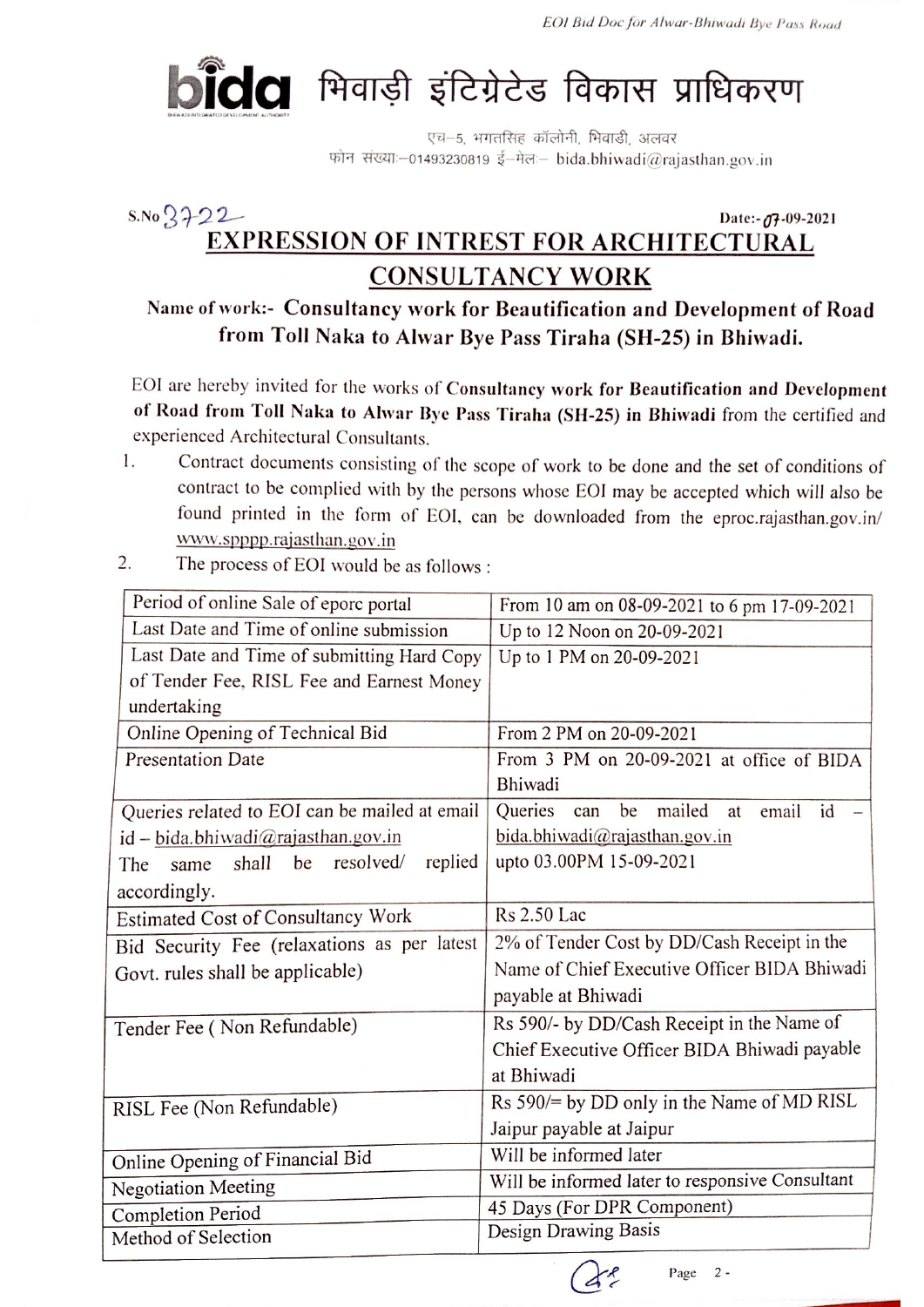## EOI Bid Doc for "Stadium" in Bhiwadi city

- The Technical and Financial Bids shall be submitted online on eproc portal duly signed by  $3.$ Digital Signature Certificates. Before submitting EOI it should be ensured that all the EOI papers including conditions of contract are signed by the consultants. Eligibility to get EOI form shall be with reference to the amount mentioned in the EOI.
- The work is to be completely finished to the satisfaction of Engineer in-charge as per the  $4.$ scope of work, time schedule and payment conditions mentioned in the EOI Bid Documents.
- The acceptance of EOI will rest with the Competent Authority and can reject any or all of the 5. EOI received, without assigning any reasons.
- The EOI should be accompanied with GST registration from the concerned Departmental 6. Authorities and Council of Architecture Registration without which the EOI may not be entertained.
- All conditions of PWFAR shall be applicable. Price Escalation clause shall not be applicable.  $7.$
- 8. For any query contact can be made to Sh. Vineet Kumar Nagayech- Executive Engineer, BIDA Bhiwadi (M. No. 8769203265) and Sh. Vikas Meena - Assistant Engineer, BIDA correspondence:-Bhiwadi (M.  $No.$ 8426039923). Email id for bida.bhiwadi@rajasthan.gov.in

**Executive Engineer Bhiwadi Integrated Development Authority** (BIDA) Bhiwadi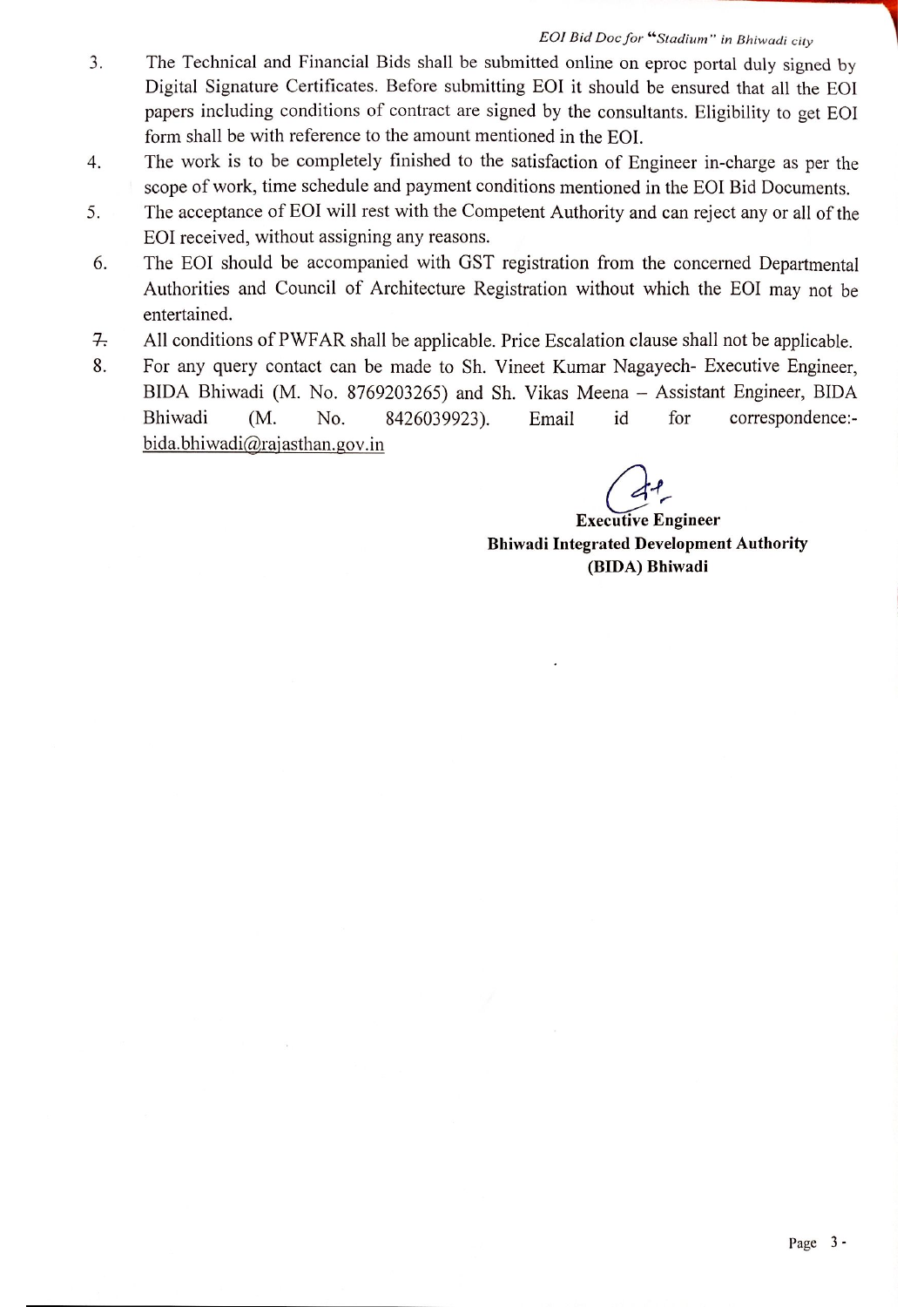# **BHIWADI INTEGRATED DEVELOPMENT AUTHORITY, (BIDA) BHIWADI**



## **EOI BID DOCUMENTS** *FOR*

# **Consultancy work for Beautification and Development of Road from Toll Naka to Alwar Bye Pass Tiraha (SH-25) in Bhiwadi.**

**Estimated Cost: Rs 2.50 Lac (For Consultancy Services) Contract Duration: 45 Days ( For DPR)**

*Invited By*

**Executive Engineer H-5, Bhagat Singh Colony, Bhiwadi Alwar (Rajasthan) 301019 India.** Email : bida.bhiwadi@rajasthan.gov.in, bida bhiwadi@gmail.com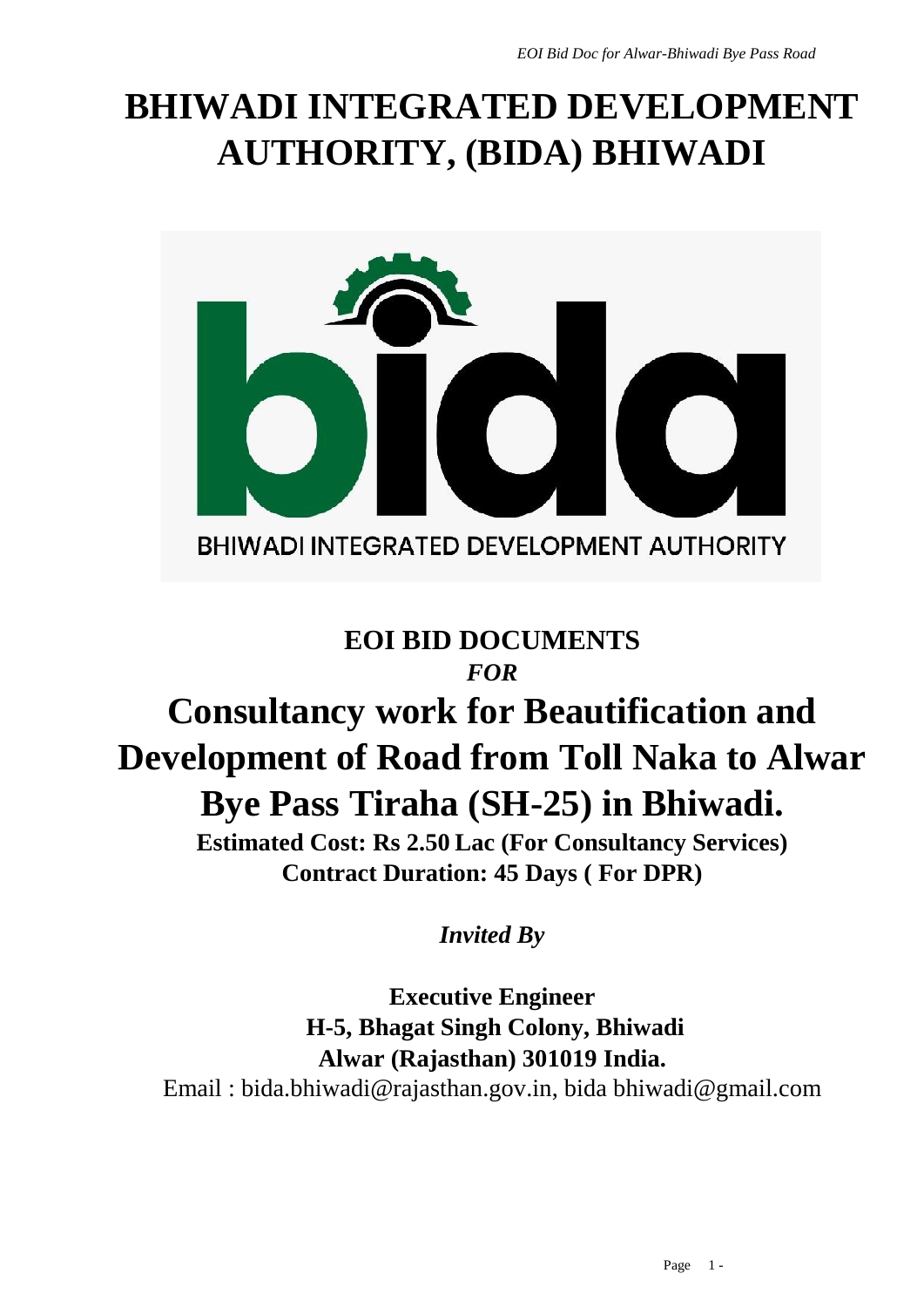

**S.No Date:- 06-09-2021**

## **EXPRESSION OF INTREST FOR ARCHITECTURAL CONSULTANCY WORK**

## **Name of work:- Consultancy work for Beautification and Development of Road from Toll Naka to Alwar Bye Pass Tiraha (SH-25) in Bhiwadi.**

EOI are hereby invited for the works of **Consultancy work for Beautification and Development of Road from Toll Naka to Alwar Bye Pass Tiraha (SH-25) in Bhiwadi** from the certified and experienced Architectural Consultants.

- 1. Contract documents consisting of the scope of work to be done and the set of conditions of contract to be complied with by the persons whose EOI may be accepted which will also be found printed in the form of EOI, can be downloaded from the eproc.rajasthan.gov.in/ www.spppp.rajasthan.gov.in
- 2. The process of EOI would be as follows :

| Period of online Sale of eporc portal         | From 10 am on 08-09-2021 to 6 pm 17-09-2021     |
|-----------------------------------------------|-------------------------------------------------|
| Last Date and Time of online submission       | Up to 12 Noon on 20-09-2021                     |
| Last Date and Time of submitting Hard Copy    | Up to 1 PM on 20-09-2021                        |
| of Tender Fee, RISL Fee and Earnest Money     |                                                 |
| undertaking                                   |                                                 |
| Online Opening of Technical Bid               | From 2 PM on 20-09-2021                         |
| <b>Presentation Date</b>                      | From 3 PM on 20-09-2021 at office of BIDA       |
|                                               | Bhiwadi                                         |
| Queries related to EOI can be mailed at email | email id<br>Queries<br>be mailed<br>at<br>can   |
| id – bida.bhiwadi@rajasthan.gov.in            | bida.bhiwadi@rajasthan.gov.in                   |
| shall be resolved/<br>replied<br>The<br>same  | upto 03.00PM 15-09-2021                         |
| accordingly.                                  |                                                 |
| <b>Estimated Cost of Consultancy Work</b>     | <b>Rs</b> 2.50 Lac                              |
| Bid Security Fee (relaxations as per latest   | 2% of Tender Cost by DD/Cash Receipt in the     |
| Govt. rules shall be applicable)              | Name of Chief Executive Officer BIDA Bhiwadi    |
|                                               | payable at Bhiwadi                              |
| Tender Fee (Non Refundable)                   | Rs 590/- by DD/Cash Receipt in the Name of      |
|                                               | Chief Executive Officer BIDA Bhiwadi payable    |
|                                               | at Bhiwadi                                      |
| RISL Fee (Non Refundable)                     | Rs 590/= by DD only in the Name of MD RISL      |
|                                               | Jaipur payable at Jaipur                        |
| Online Opening of Financial Bid               | Will be informed later                          |
| <b>Negotiation Meeting</b>                    | Will be informed later to responsive Consultant |
| <b>Completion Period</b>                      | 45 Days (For DPR Component)                     |
| Method of Selection                           | <b>Design Drawing Basis</b>                     |
|                                               |                                                 |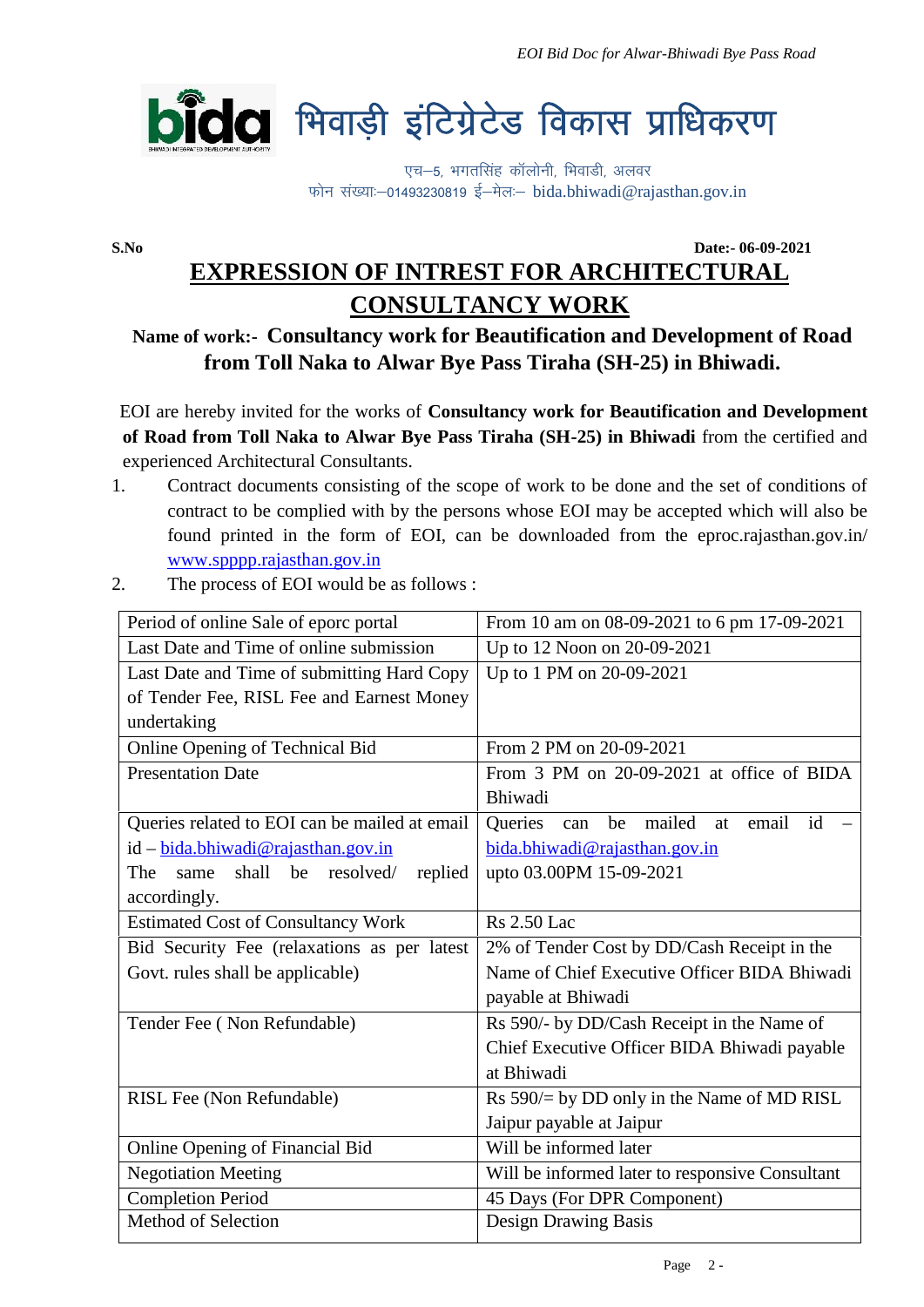- 3. The Technical and Financial Bids shall be submitted online on eproc portal duly signed by Digital Signature Certificates. Before submitting EOI it should be ensured that all the EOI papers including conditions of contract are signed by the consultants. Eligibility to get EOI form shall be with reference to the amount mentioned in the EOI.
- 4. The work is to be completely finished to the satisfaction of Engineer in-charge as per the scope of work, time schedule and payment conditions mentioned in the EOI Bid Documents.
- 5. The acceptance of EOI will rest with the Competent Authority and can reject any or all of the EOI received, without assigning any reasons.
- 6. The EOI should be accompanied with GST registration from the concerned Departmental Authorities and Council of Architecture Registration without which the EOI may not be entertained.
- 7. All conditions of PWFAR shall be applicable. Price Escalation clause shall not be applicable.
- 8. For any query contact can be made to Sh. Vineet Kumar Nagayech- Executive Engineer BIDA Bhiwadi (M. No. 8769203265) and Sh. Vikas Meena – Assistant Engineer, BIDA Bhiwadi (M. No. 8426039923). Email id for correspondence: bida.bhiwadi@rajasthan.gov.in

**Executive Engineer Bhiwadi Integrated Development Authority (BIDA) Bhiwadi**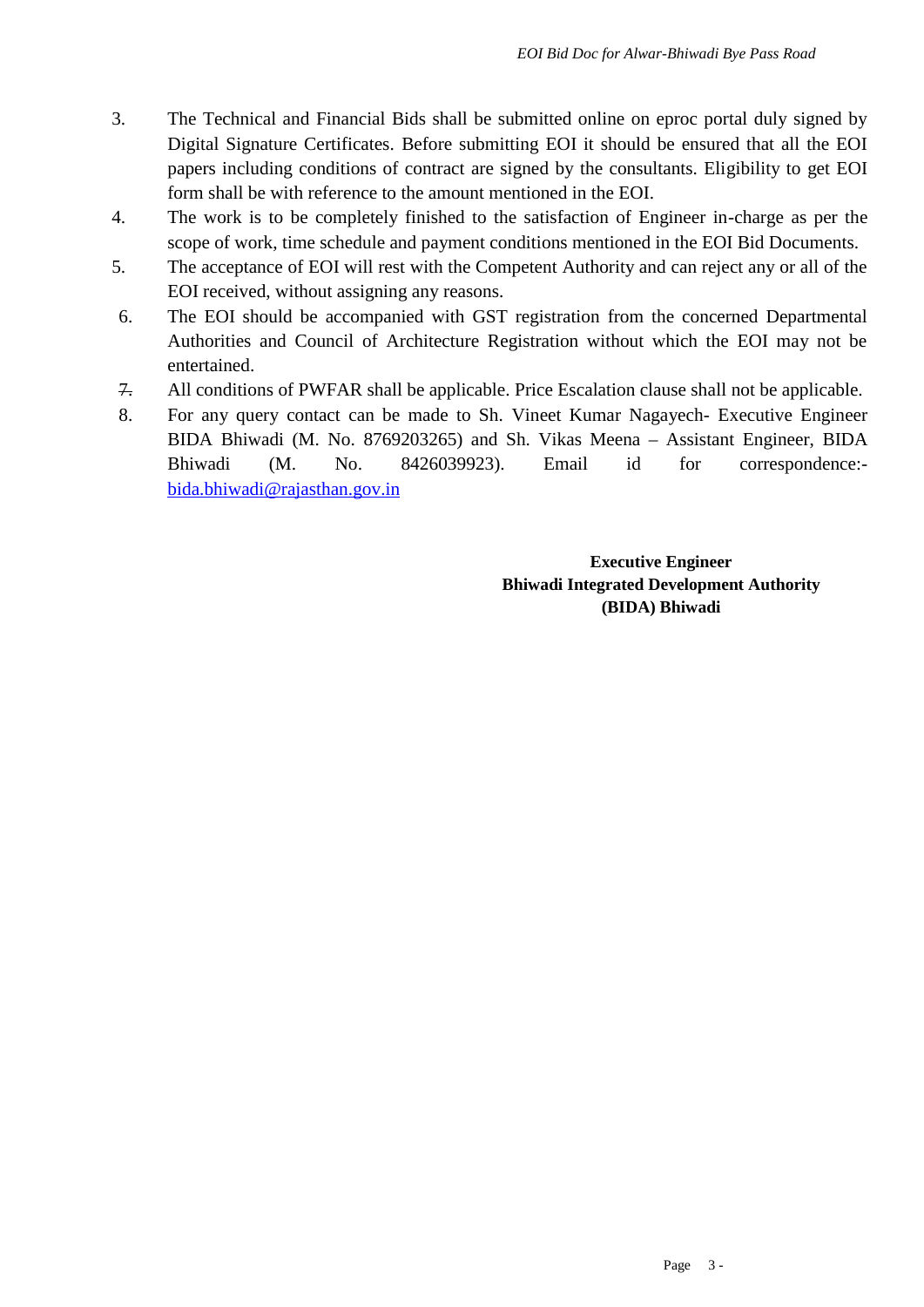# **TABLE OF CONTENTS**

| S.N.           | <b>SECTION</b> | <b>Particulrs</b>                  | <b>Pages</b> |  |
|----------------|----------------|------------------------------------|--------------|--|
| 1              | Section I      | <b>Basic Data Sheet</b>            | 5            |  |
| $\overline{2}$ | Section II     | Instruction to Bidders & Bid Forms | $6 - 14$     |  |
| 3              | Section III    | Introduction and Scope of Works    | $15-16$      |  |
| 4              | Section IV     | <b>Conditions of Contract</b>      | $17 - 22$    |  |
| 5              | Section V      | <b>EOI</b> Form                    | 23           |  |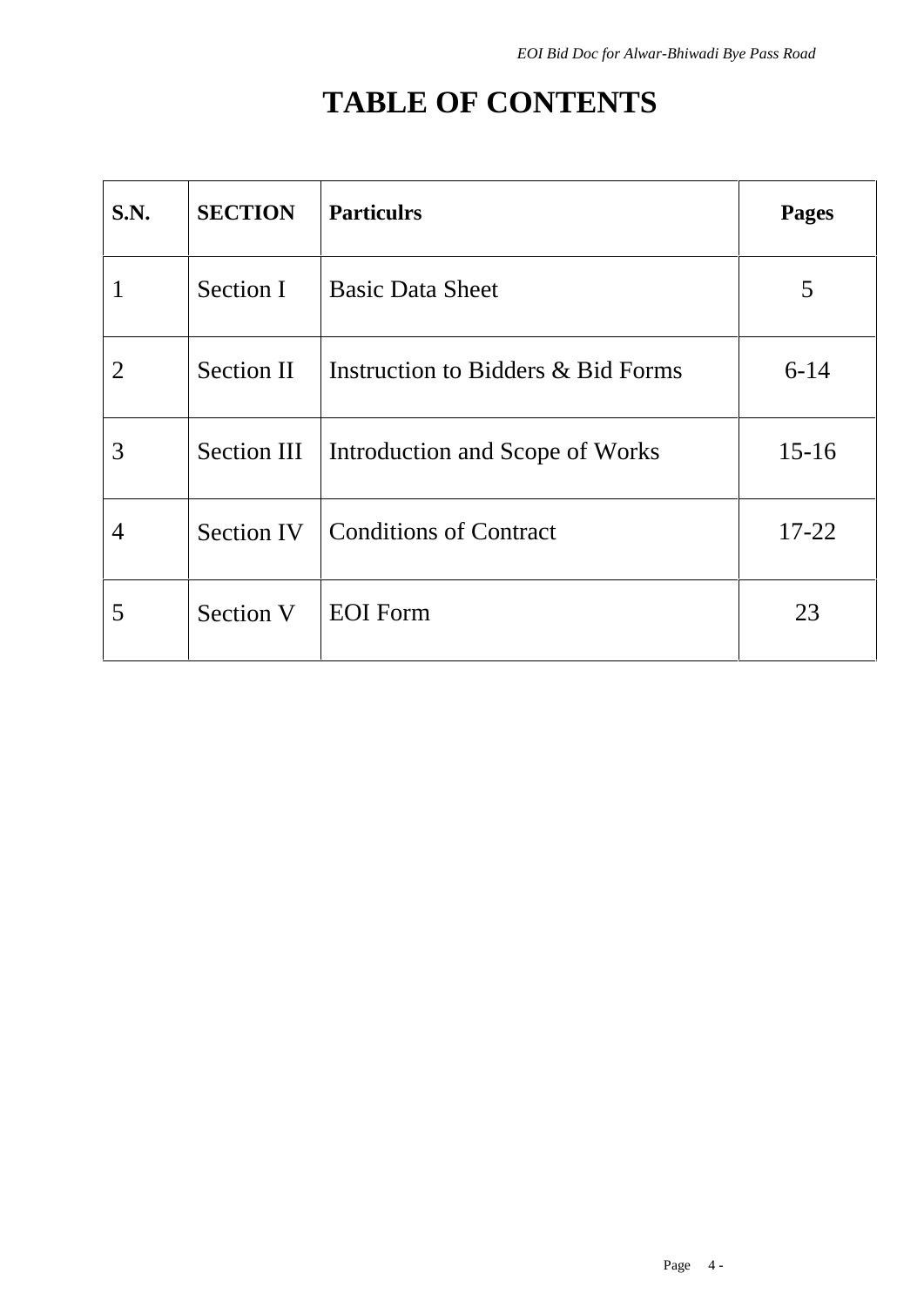## **BHIWADI INTEGRATED DEVELOPMENT AUTHORITY,**

## **(BIDA) BHIWADI**

## **SECTION \_I : BASIC DATA SHEET**

## **Name of Work:- Consultancy work for Beautification and Development of Road from Toll Naka to Alwar Bye Pass Tiraha (SH-25) in Bhiwadi.**

| EOI No.                                       |                                                   |
|-----------------------------------------------|---------------------------------------------------|
|                                               |                                                   |
| Period of online Sale                         | From 10 am on 08-09-2021 to 6 pm 17-09-2021       |
| Last Date and Time of online submission       | Up to 12 Noon on 20-09-2021                       |
| Last Date and Time of submitting Hard Copy    | Up to 1 PM on 20-09-2021                          |
| of Tender Fee, RISL Fee and Earnest Money     |                                                   |
| undertaking                                   |                                                   |
| Online Opening of Technical Bid               | From 2 PM on 20-09-2021                           |
| <b>Presentation Date</b>                      | From 3 PM on 20-09-2021 at office of BIDA         |
|                                               | Bhiwadi                                           |
| Queries related to EOI can be mailed at email | be mailed at<br>email id<br><b>Queries</b><br>can |
| id – bida.bhiwadi@rajasthan.gov.in            | bida.bhiwadi@rajasthan.gov.in                     |
| shall be resolved/<br>same<br>replied<br>The  | upto 03.00PM 15-09-2021                           |
| accordingly.                                  |                                                   |
| <b>Estimated Cost of Consultancy Work</b>     | <b>Rs</b> 2.50 Lac                                |
| Bid Security Fee (relaxations as per latest   | 2% of Tender Cost by DD/Cash Receipt in the       |
| Govt rules shall be applicable)               | Name of Chief Executive Officer BIDA              |
|                                               | Bhiwadi payable at Bhiwadi                        |
| Tender Fee (Non Refundable)                   | Rs 590/- by DD/Cash Receipt in the Name of        |
|                                               | Chief Executive Officer BIDA Bhiwadi              |
|                                               | payable at Bhiwadi                                |
| RISL Fee (Non Refundable)                     | Rs 590/- by DD only in the Name of MD RISL        |
|                                               | Jaipur payable at Jaipur                          |
| Online Opening of Financial Bid               | Will be informed later                            |
| <b>Negotiation Meeting</b>                    | Will be informed later to responsive Consultant   |
| <b>Completion Period</b>                      | 45 Days (For DPR Component)                       |
| Method of Selection                           | Design Drawing Basis                              |
|                                               |                                                   |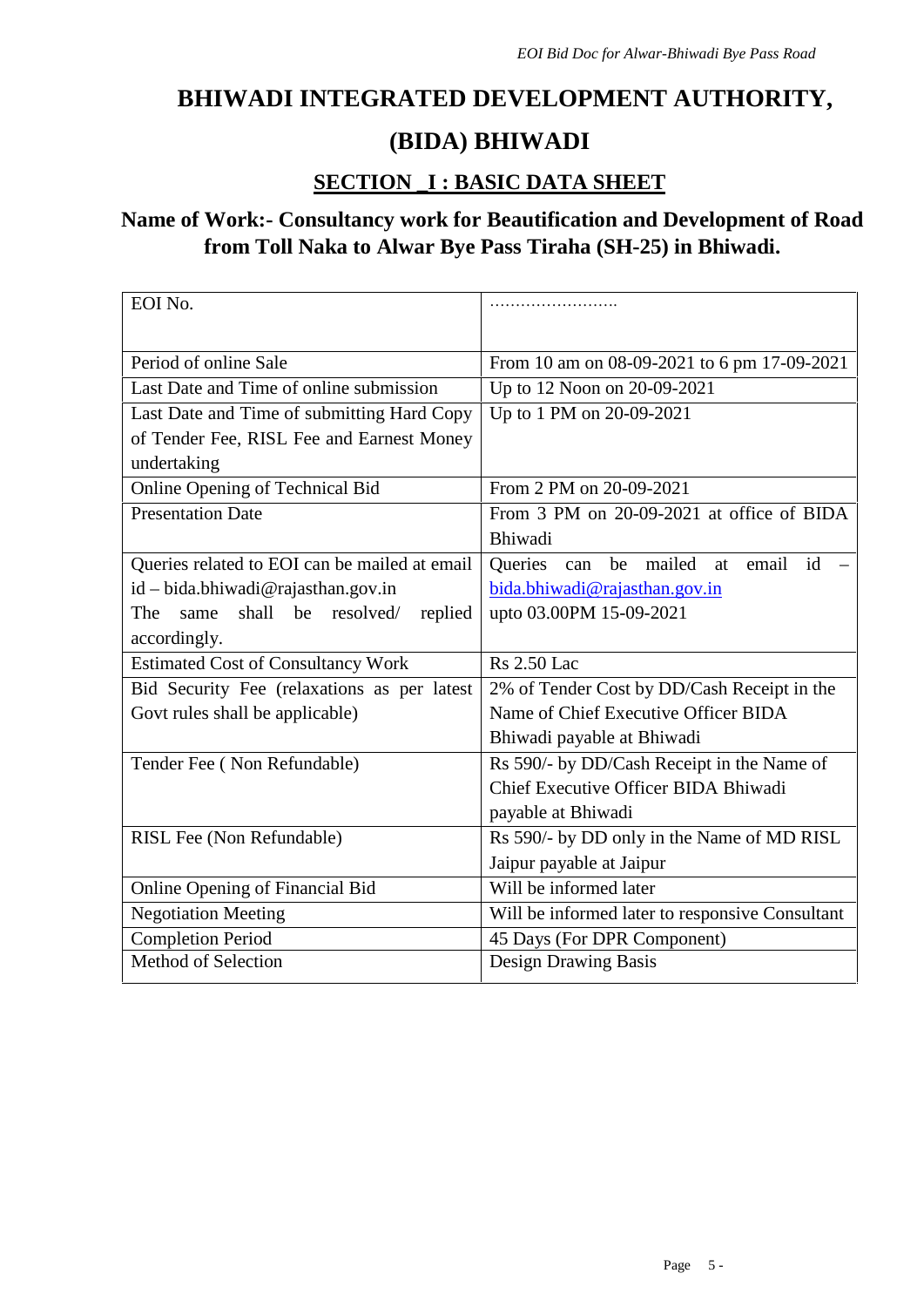## **SECTION II : INSTRUCTION TO BIDDERS AND BID FORMS**

## **Name of work:- Consultancy work for Beautification and Development of Road from Toll Naka to Alwar Bye Pass Tiraha (SH-25) in Bhiwadi.**

#### **1.1 Procedure:**

Procedure for Technical EOI qualification would be as follow:

- (a) The Technical EOI envelope would be opened on the Date 08-09-2021 (At 2 PM) and EOI would be evaluated by the Screening Committee of Chief Executive Officer, Land Acquisition officer, Senior town plannne , Executive Engineer and Assistant Engineer of BIDA Bhiwadi.
- (b) The Consultant will have to make their presentation before the screening committee of BIDA Bhiwadi on Date 08-09-2021 (At 3 PM) The presentation will comprise of conceptual plan of Proposed and allied facilities and no additional payment will be done by BIDA for this presentation. The points for this will be allotted by the screening committee of BIDA. In this matter the decision of the committe will be final. The hard copy of PPT Presentation and Soft copy shall be handed over to BIDA after the presentation.
- (c) **The screening committee of BIDA Bhiwadi shall review the Technical Presentation of all the Consultants who participates in the EOI, however the points shall be allotted only to those Consultants who meets the Minimum Technical Qualification criteria as described in EOI**. The Presentation shall be of 100 Points and the Screening Committee shall award the Points based on the Drawing & Concept for the proposed and allied facilities. In Presentation, the Consultant need to propose plan to beutify and develop the road. The Concept should be Comprehensive and there should be clarity of objective matching with the requirement of BIDA Bhiwadi.
- (c) **The Financial EOI envelope would be opened only of those consultants who fulfill all the Minimum Technical Qualification criteria as described in EOI Document and the Consultant who attains the highest marks in the Technical Presentation**. The Financial EOI of all the rest Consultants shall not be opened.
- (d) Joint Ventures/ Association is not allowed.

### **1.2 Criteria for Minimum Technical Qualifications:**

Criteria for Minimum Technical Qualification would be as follows:-

- a) The Team Leader/ Sr. Architect proposed for the work should have valid Council of Architecture Registration and should have Experience of more than 5 years.
- b) The firm should have valid GST registration or if not available then CA certificate of Non applicability of GST registration.

### **1.3 Documentation :**

The consultant should furnish the following documents along with the technical EOI:

- (a) Copy of Registration certificate of Team Leader/ Sr. Architect in Council of Architecture .
- (b) Copy of GST Registration or if not available then CA certificate of non applicability of GST registration.
- (c) Certificates of Experience of Team Leader/ Sr. Architect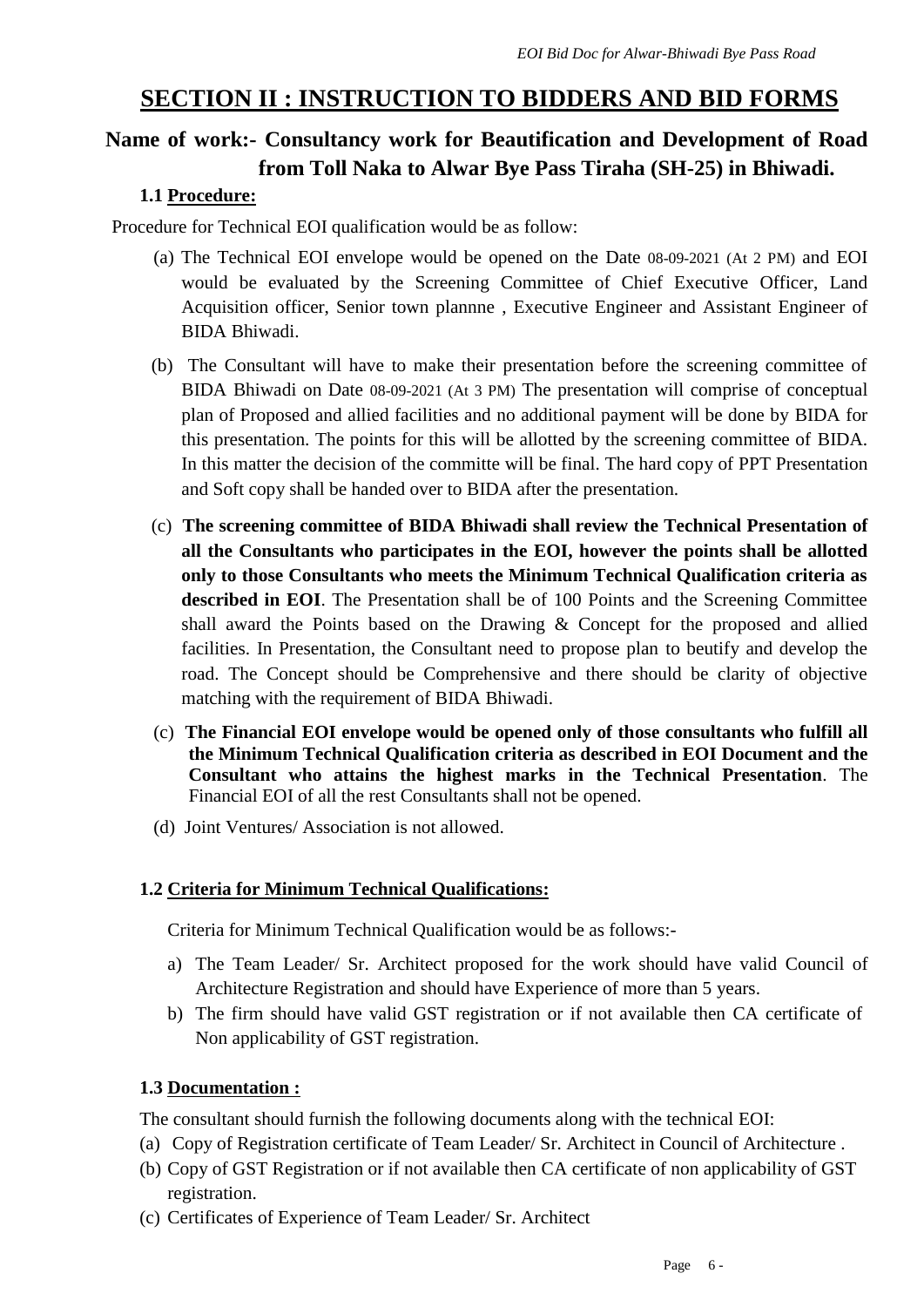- (d) Information regarding Team Composition and Task assignments in Schedule –I
- (e) Information regarding Consultant Firm in Schedule -II
- (f) Information regarding Arbitration & Litigation Record in Schedule -III
- (g) Information regarding History of Criminal Cases in Schedule IV
- (h) Undertaking for not being Blacklisted in Schedule -V
- (i) Affidavit as per Annexure I.
- **(j) Important:**
- (a) The Consultant must ensure that all the information required in the Documents is furnished by him complete in all respects. He would not be allowed to withdraw any document, or to rectify any information furnished therein, after submitting the EOI
- (b) The Consultant should give an affidavit that the information furnished in schedule I to V are correct. If any information is found incorrect, the offer of the consultants shall be rejected and action be taken as per rules.
- (c) Consultant must do paging of all enclosure of EOI documents.

#### **1.4 Rejection of EOI**

- a) The department reserves the rights to reject any EOI or to disqualify any or all the consultants, without assigning any reasons at any stage.
- b) If EOI is not accompanied with the requisite documents mentioned in clauses 1.3 (a) to 1.3 (J) or is not accompanied with Council of Architecture Registration, it would be liable for rejection.
- c) GST Registration or if not available then CA certificate of non applicability of GST registration should be uploaded by the Consultant in the EOI.
- d) Furnishing of incorrect or incomplete or concealment of any information required in the EOI documents would render the EOI liable for rejection.
- e) If all the copies enclosed in support or affidavit is not duly self attested, then EOI of the consultant is to be rejected.

**Executive Engineer Bhiwadi Integrated Development Authority (BIDA) Bhiwadi**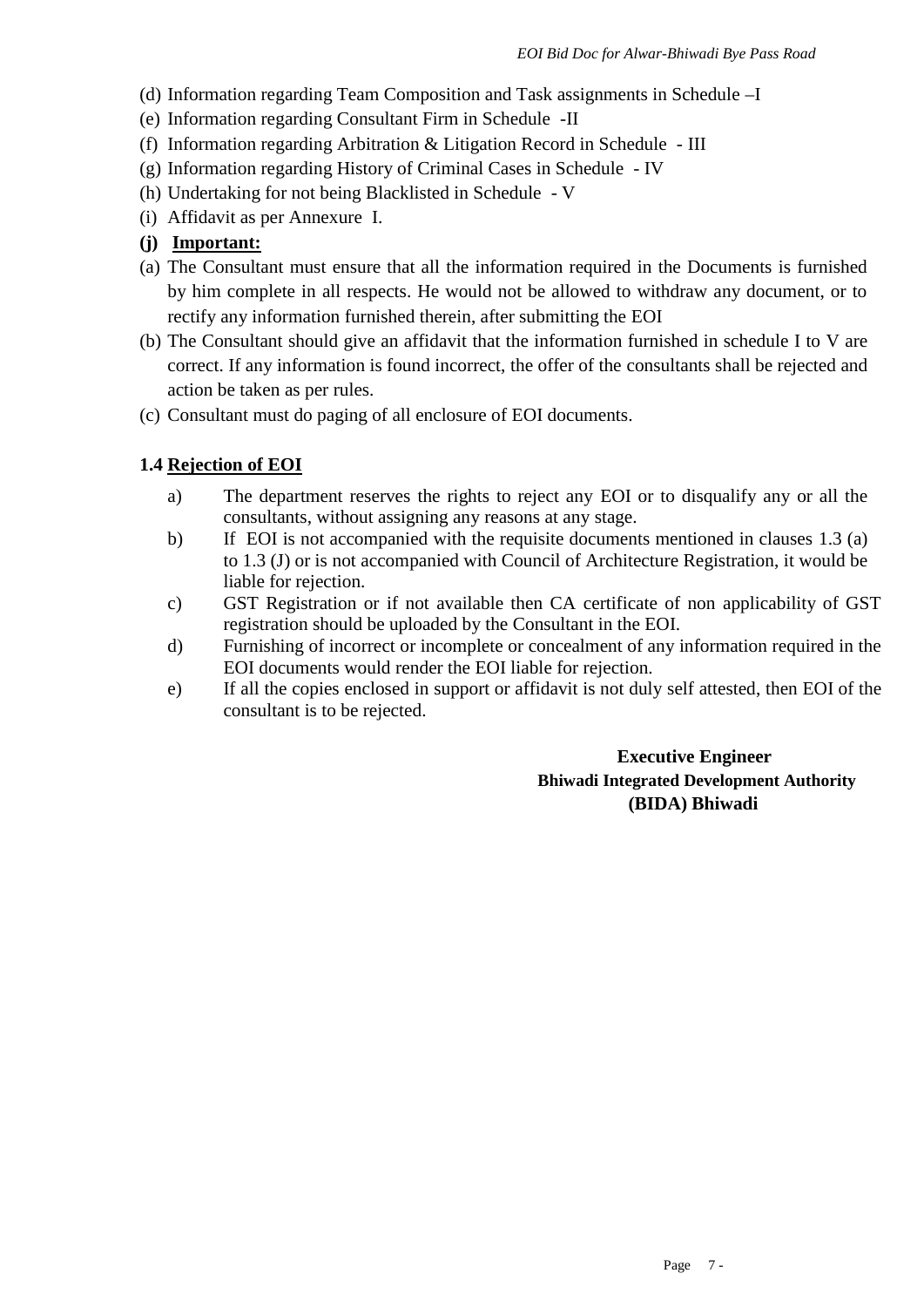

### **Form – I TECHNICAL PROPOSAL SUBMISSION FORM**

[*Location, Date*]

From………………..

To

**Executive Engineer Bhiwadi Integrated Development Authority (BIDA) Bhiwadi**

R Sir,

## Sub: - **Consultancy work for Beautification and Development of Road from Toll Naka to Alwar Bye Pass Tiraha (SH-25) in Bhiwadi.**

We, the undersigned, offer to provide the consulting services for the above in accordance with your EOI dated [ *Date*]. We are hereby submitting our Proposal which includes this Technical Proposal, and a Financial Proposal on E procurement system in separate envelopes.

If negotiations are held during the period of validity of the Proposal, i.e., before [ *Date*] we undertake to negotiate on the basis of the proposed staff. Our Proposal is binding upon us and subject to the modifications resulting from contract negotiations.

We understand you are not bound to accept any Proposal you receive. We remain,

Yours sincerely,

Authorized Signature: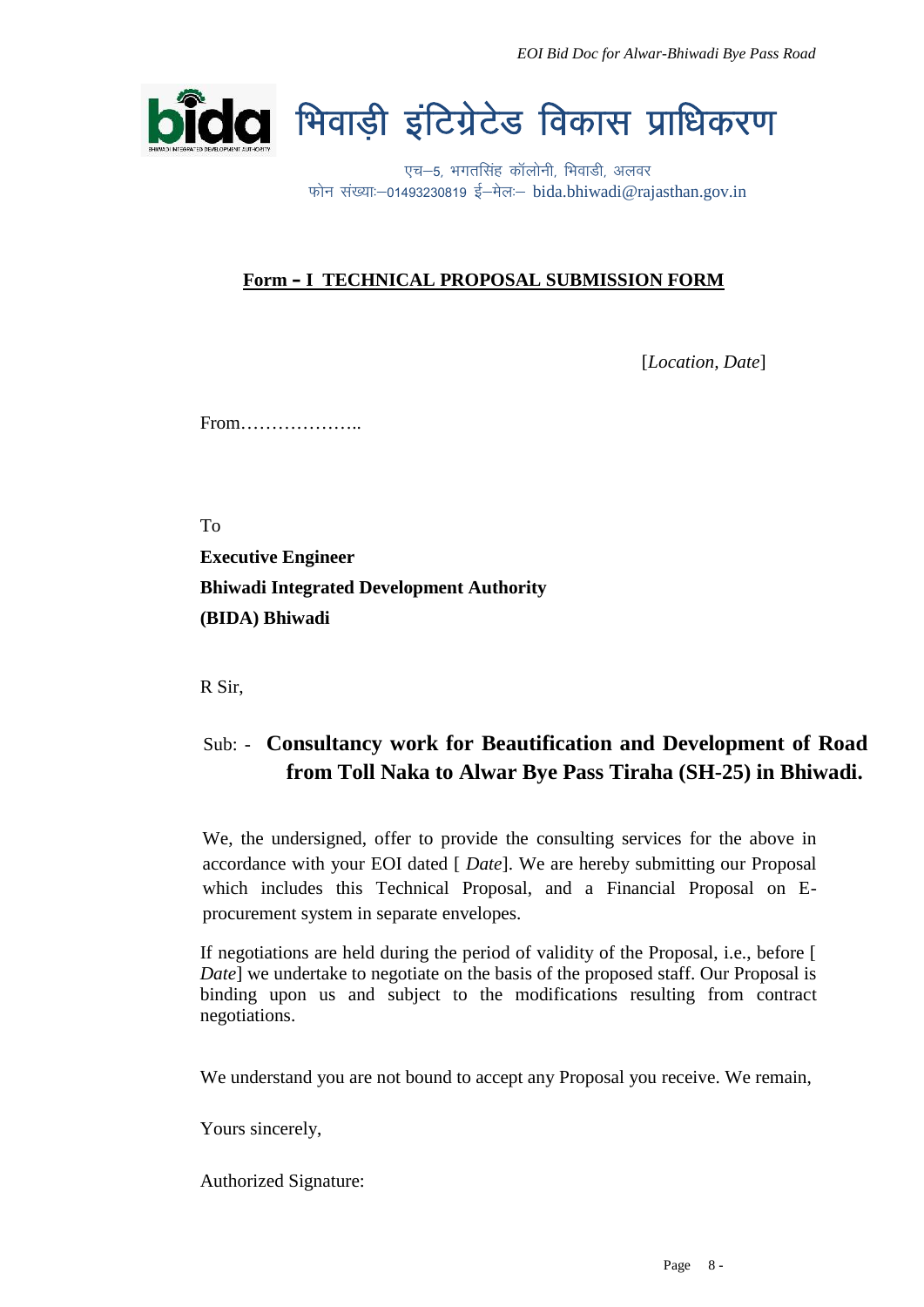Name and Title of Signatory: Name of Consultant: Address

## **Schedule - I TEAM COMPOSITION AND TASK ASSIGNMENTS**

| S.No             | Name | Position | Task |
|------------------|------|----------|------|
|                  |      |          |      |
| 1.               |      |          |      |
| 2.               |      |          |      |
| 3.               |      |          |      |
| 4.               |      |          |      |
| $\cdot\cdot$     |      |          |      |
| $\bullet\bullet$ |      |          |      |
|                  |      |          |      |

## **1. Technical/ Managerial Staff**

## **2. Support Staff**

| S.No         | Name | Position | Task |
|--------------|------|----------|------|
|              |      |          |      |
| 1.           |      |          |      |
| 2.           |      |          |      |
| 3.           |      |          |      |
| 4.           |      |          |      |
| $\cdot\cdot$ |      |          |      |
| $\cdot\cdot$ |      |          |      |
|              |      |          |      |

The Curriculum Vitae (CV) of staff mentioned above should be enclosed along with the Bid.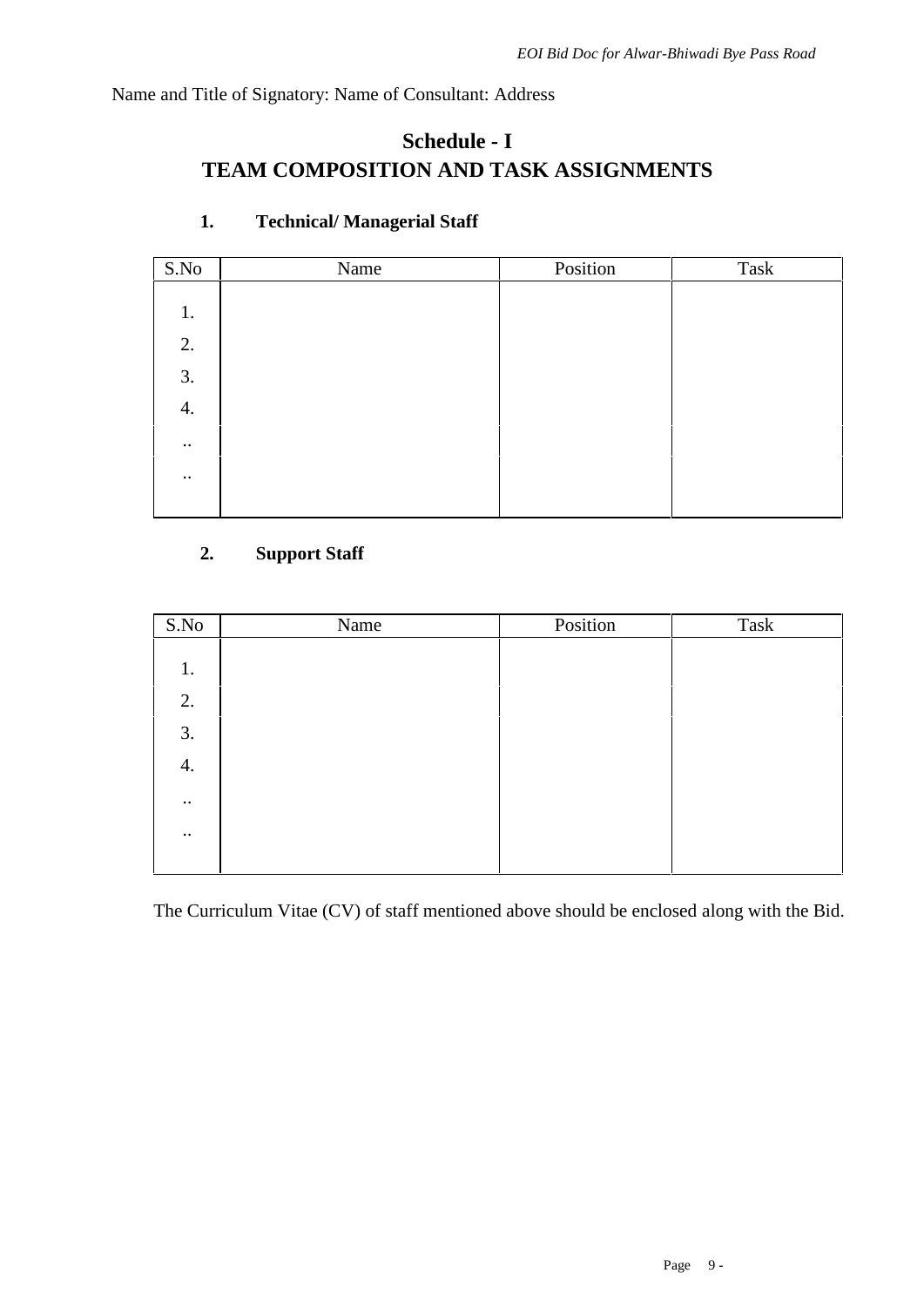## **Schedule - II DETAILS OF CONSULTANT FIRM**

| <b>Name</b> | <b>Qualifications</b> | <b>Registration No.</b> |
|-------------|-----------------------|-------------------------|
|             |                       |                         |
| ι.          |                       |                         |
| 2.          |                       |                         |
|             |                       |                         |
| 3.          |                       |                         |
|             |                       |                         |

### **DECLARATION**

I am / we are / India Consultant / Overseas Consultant is a qualified Architect/s and Registered under the Architects Act, 1972.

### **PAST EXPERIENCES OF CONSULTANT FIRM**

| <b>S.N.</b> | <b>Name of Project</b> | <b>Estimated Cost</b><br>of Consultancy | Name of<br><b>Client</b> | Period of<br><b>Project</b> |
|-------------|------------------------|-----------------------------------------|--------------------------|-----------------------------|
|             |                        |                                         |                          |                             |
|             |                        |                                         |                          |                             |
|             |                        |                                         |                          |                             |
|             |                        |                                         |                          |                             |

Note : Relevant experience certificates may be attached

Signature/s of Architectural Firm

Date: Place: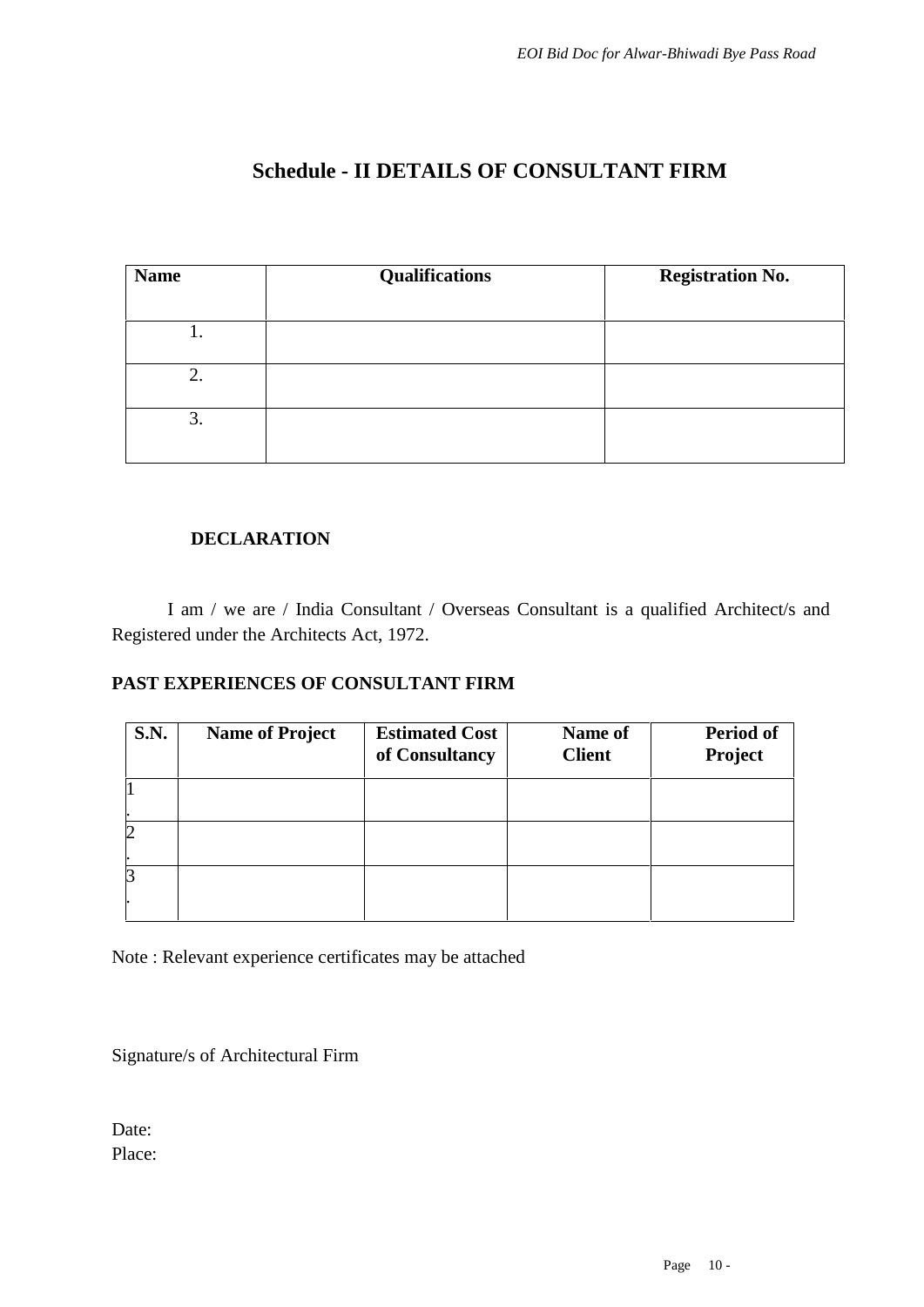## **Schedule – III**

## **Record of Arbitration & Litigation**

The Consultant shall record chronologically any disputes he has had with any of his previous Clients during the last 10 years, indicate whether arbitration or Litigation, the nature, approximate duration and amount of claim involved in respective cases.

| S              | Project                               | Name and                           | <b>Nature of Dispute</b> |                      |                        |                                 |               |                          |  |
|----------------|---------------------------------------|------------------------------------|--------------------------|----------------------|------------------------|---------------------------------|---------------|--------------------------|--|
| N <sub>0</sub> | <b>Identification</b><br>and Location | <b>Address of</b><br>Client, tel & | <b>Description</b>       | Arbit'n<br>Litigat'n | <b>Period</b><br>From- | <b>Amount</b><br><b>Claimed</b> | <b>Result</b> | In favour<br>of Client / |  |
|                |                                       | fax                                |                          |                      | To                     | (lakhRs).                       |               | <b>Contractor</b>        |  |
|                |                                       |                                    |                          |                      |                        |                                 |               |                          |  |
|                |                                       |                                    |                          |                      |                        |                                 |               |                          |  |
|                |                                       |                                    |                          |                      |                        |                                 |               |                          |  |
|                |                                       |                                    |                          |                      |                        |                                 |               |                          |  |

Name : Date: Signature: Designation: Seal of Company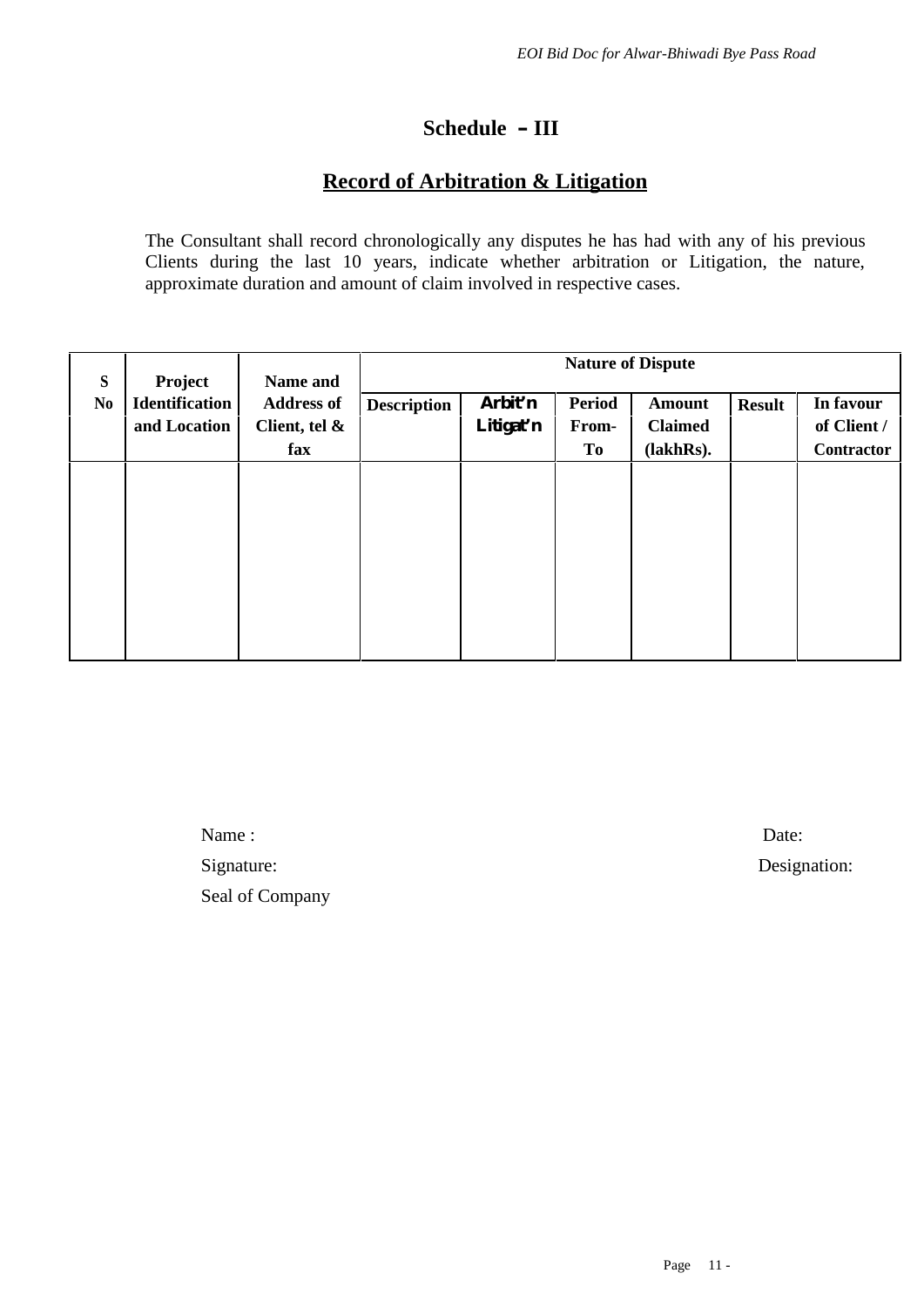## **Schedule – IV**

## **History of criminal cases**

| S no | <b>Name of Police</b><br><b>Station</b> | <b>Town or</b><br><b>Village</b><br>and District | FIR No &<br><b>Date</b> | Details of the<br>charges | <b>Stage of the</b><br>case/Result |
|------|-----------------------------------------|--------------------------------------------------|-------------------------|---------------------------|------------------------------------|
|      |                                         |                                                  |                         |                           |                                    |
|      |                                         |                                                  |                         |                           |                                    |
|      |                                         |                                                  |                         |                           |                                    |

Name :

Signature

Date :

(Seal) Designation :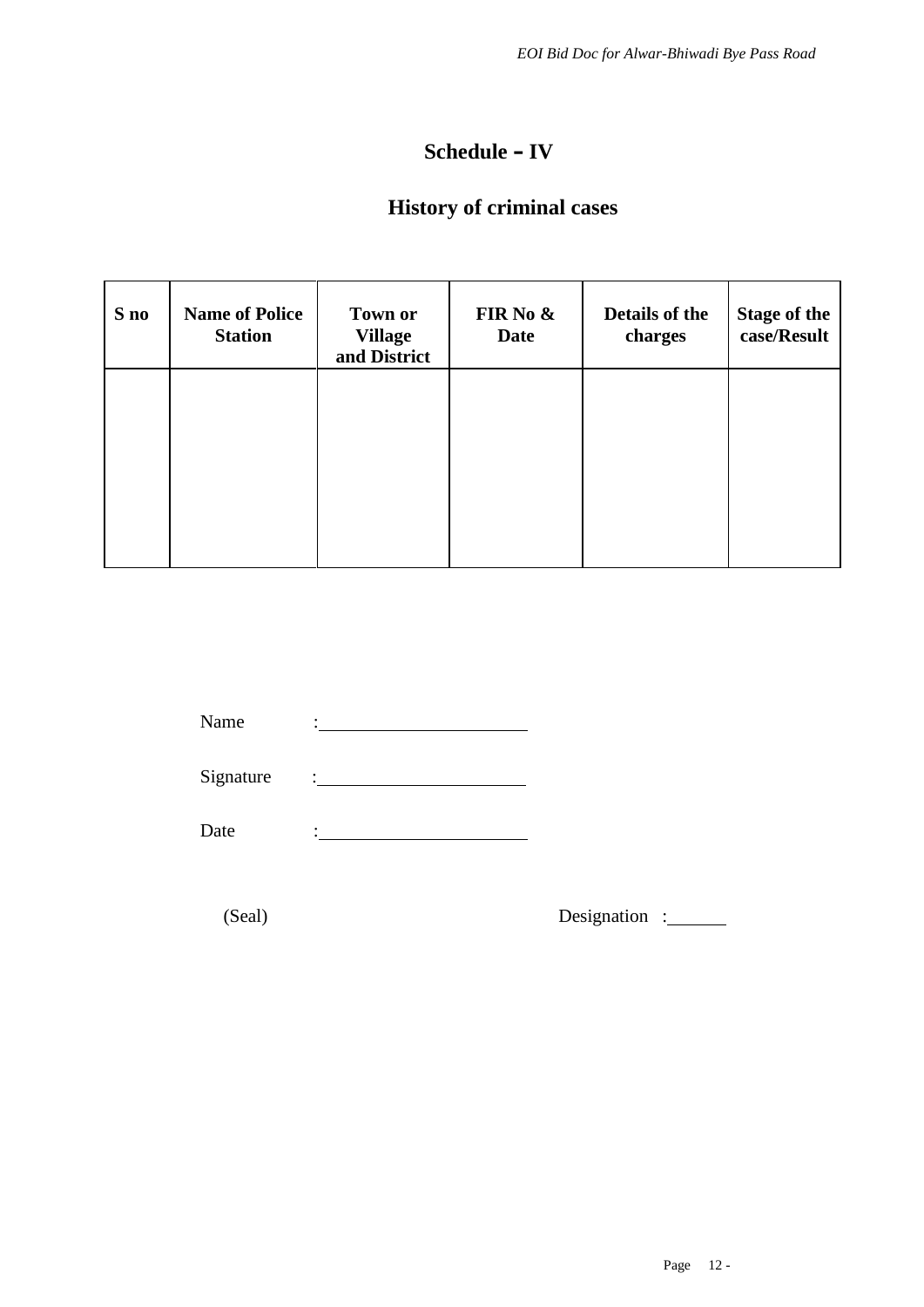#### **Schedule – V**

## **UNDERTAKING FOR NOT BLACKLISTED**

**(To be submitted by consultant On a Non Judicial Stamp of Rs 10/ and duly attested by Notary Public)**

| do hereby undertake that: |  |  |
|---------------------------|--|--|

- 1. We have not been Blacklisted or Deregistered by any Central/ State Government / Public Sector Undertaking or, Autonomous Bodies etc.
- 2. None of our work has rescinded by the client after award of contract during last 10 years.
- 3. We have not left any work incomplete assigned by any Central/ State Government or Public Sector Undertaking, Autonomous Bodies etc. in the last three years.

Stamp and Signature of Authorized Signatory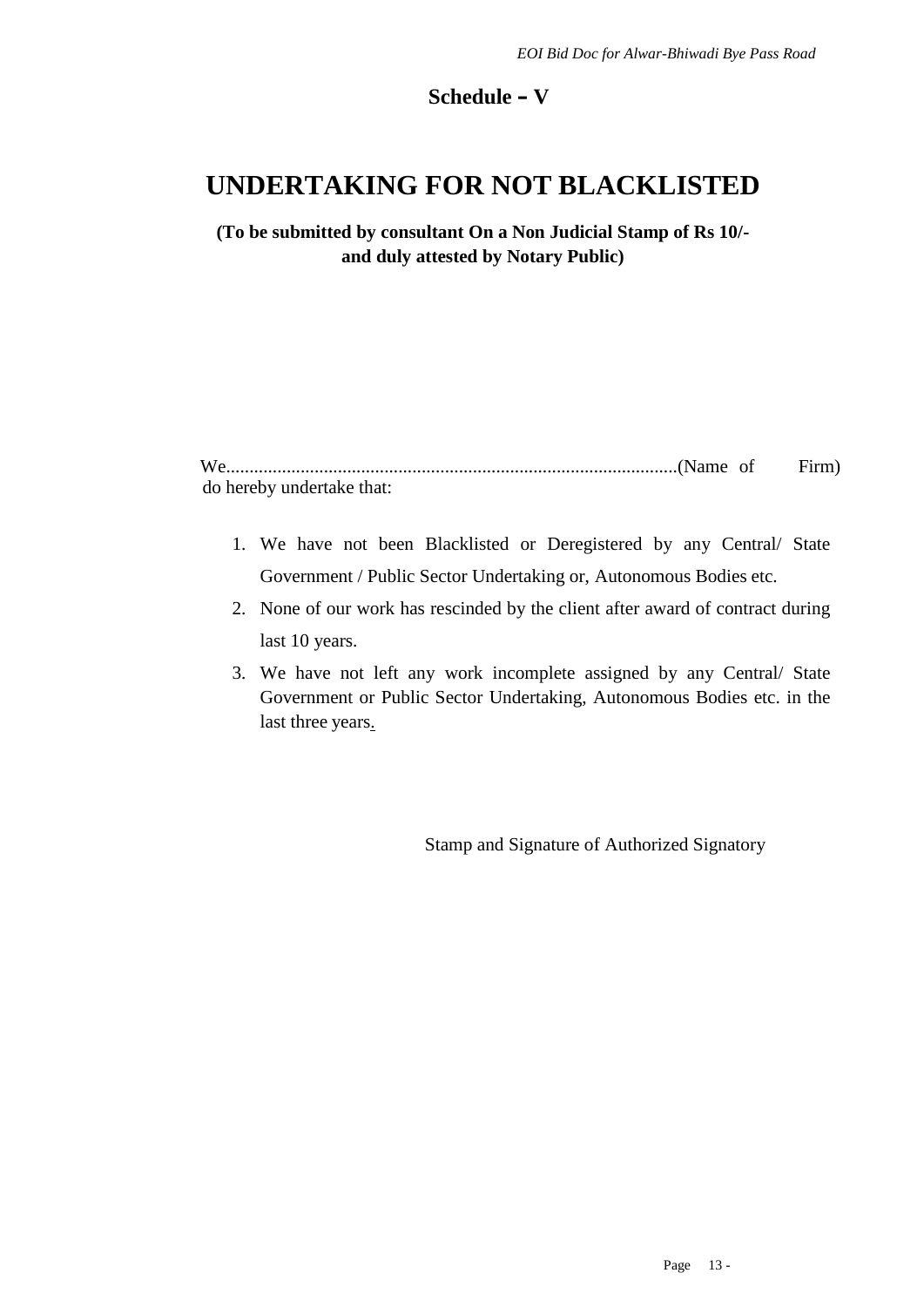## **ANNEXURE- I**

## **[Reference Clause 1.3(i)]**

To be given on Non-Judicial stamp Paper of Rs. 50/- only, duly attested by Oath-Commissioner / Notary Public

## **AFFIDAVIT**

I/We…………………………………………………….. Proprietor/ Partner/ Authorized signatory of M/s ……………………………………… under take the oath that the information furnished by me/us in schedule I to VII of the assessment EOI for ………………………………… ……………………………………………….…..is correct to the best of my/our knowledge**.** If any information is found to be incorrect BIDA Bhiwadi has right to reject the EOI and to take action against me/us as per rules.

> .................................... Proprietor/ Partner/ Authorized signatory M/s ………………………………………. ……………………………………………………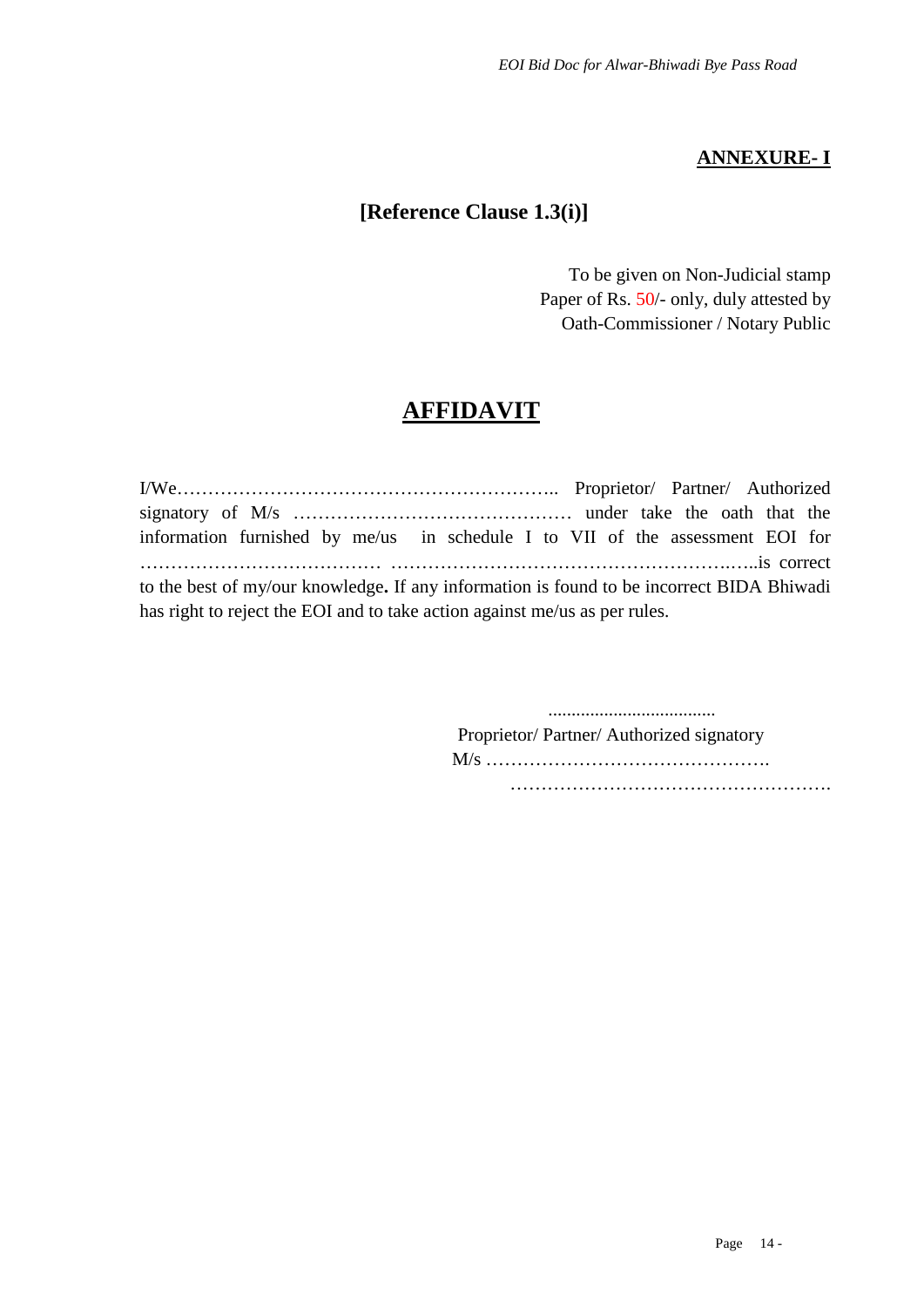## **SECTION III : INTRODUCTION OF PROJECT AND SCOPE OF WORK**

## **3.1 Introduction of Project/Background** :

The BIDA Bhiwadi wants to beautify and develop the Road from Toll Naka to Alwar Bye Pass Tiraha (SH-25) Bhiwadi city by enhancing Road side Beautification with an architectural concept, so that the road could give a Proud and pleasant feeling to the nearby residents and the visitors, along with riding comforts, parking facilities, pedestrian facilities and improving traffic safety.

This Road is the one of Major Road of Bhiwadi Locality, apart from this it is an important connecting road of city to the Delhi NCR/Gurugram, which gives access to important Residential multi story Buildings and Malls. It is presently a four lane Road with divider.

## **3.2Location of Proposed "Road":**

The Proposed Road is situated in Bhiwadi City. This is a major road connecting from Alwar to Delhi/Gurugram etc. The Length of the road is 4.15Km. The GPS coordinates of the proposed road at start Point is 28°10'30"N, 76° 49'27"E and at end Point is 28°12'29"N, 76° 48'25"E.

## **3.3SCOPE OF WORK**

### **The Scope of the work for Consultancy work includes:-**

- A. OBJECTIVES
	- 1. To Provide theme based Road with beautification in the Area to give a Proud feel to the visitors/ residents.
	- 2. Providing aesthetically pleasant space for residents of Area.
	- 3. To provide a healthy and beautiful environment to the visitors/ residents.
	- 4. To provide measures for driving comfort, safety measures, Parking facilities, Pedestrian facilities etc.
	- 5. Measures to reduce PM 2.5 and PM 10 concentration.

### B. COMPONENTS OF PROJECT:-

- 1. To provide planning for drainage of road.
- •I 2. To provide planning for landscaping in vacant area near footpath and along the road.
- 3. To provide planning for beautification of divider with greenery and other required majors.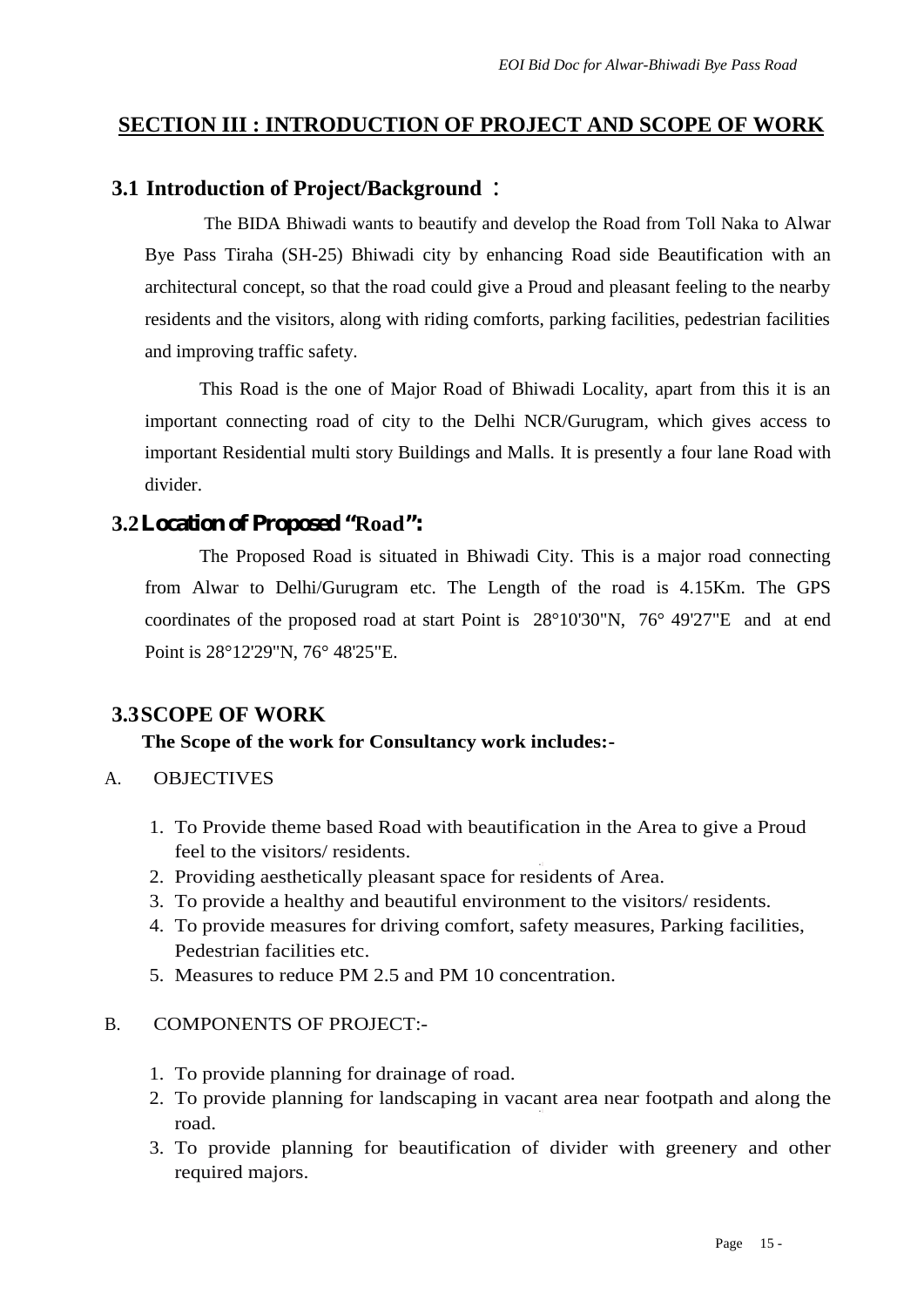- 4. To provide planning for beautification / development of Footpath.
- 5. To provide planning for beautification / development of Circles at Medians.
- 6. To provide planning for decorative lighting including poles.
- 7. To provide planning for service lane with pedestrian walkway.
- 8. Survey and DPR preparation
	- Preparation of Site Plan, Layout and Overall Plan after total station survey of the road. Submission of the same and getting it approved from BIDA Bhiwadi and submitting the revised plans as per the comments/ suggestions of BIDA Bhiwadi.
	- $\triangleright$  Preparation and submission of Concept as well as Detailed Architectural Drawings, Horticulture plan, Service lane, Footpath & divider planning, Landscaping plan and Construction Drawing for all.
	- $\triangleright$  Preparation and submission of Structural Design & Drawings of all the components of the proposed structure along with allied facilities.. The Structural Design and Drawing shall be Proof Checked by Experienced and qualified Post Graduate Structural Engineer.
	- $\triangleright$  The Consultant need to submit the Detailed Estimate of all the components for the proposed development work as per the prevailing BSR of PWD Alwar. However, if the item is not available in BSR, detailed rate analysis is to be carried out present market rate basis by the Consultant for each item under consideration and supporting documents shall be furnished. The Consultant shall pay due attention to the quantities of all the items required for execution of work.
	- $\triangleright$  The Consultant needs to submit this all in the shape of a Detailed Project Reports comprising all designs, concepts, estimates and report complete.
	- $\triangleright$  The Consultant need to support BIDA Bhiwadi in preparation of Tender Document along with the Detailed Estimate required for Construction Tendering purpose.
	- $\triangleright$  The Consultant need to support BIDA Bhiwadi during Execution of the project.
	- $\triangleright$  The consultant needs to plan all the necessary allied facilities in the road in order to meet out the cleaning, sanitation and regular maintenance of all structures, fixtures or greenery proposed in the projects.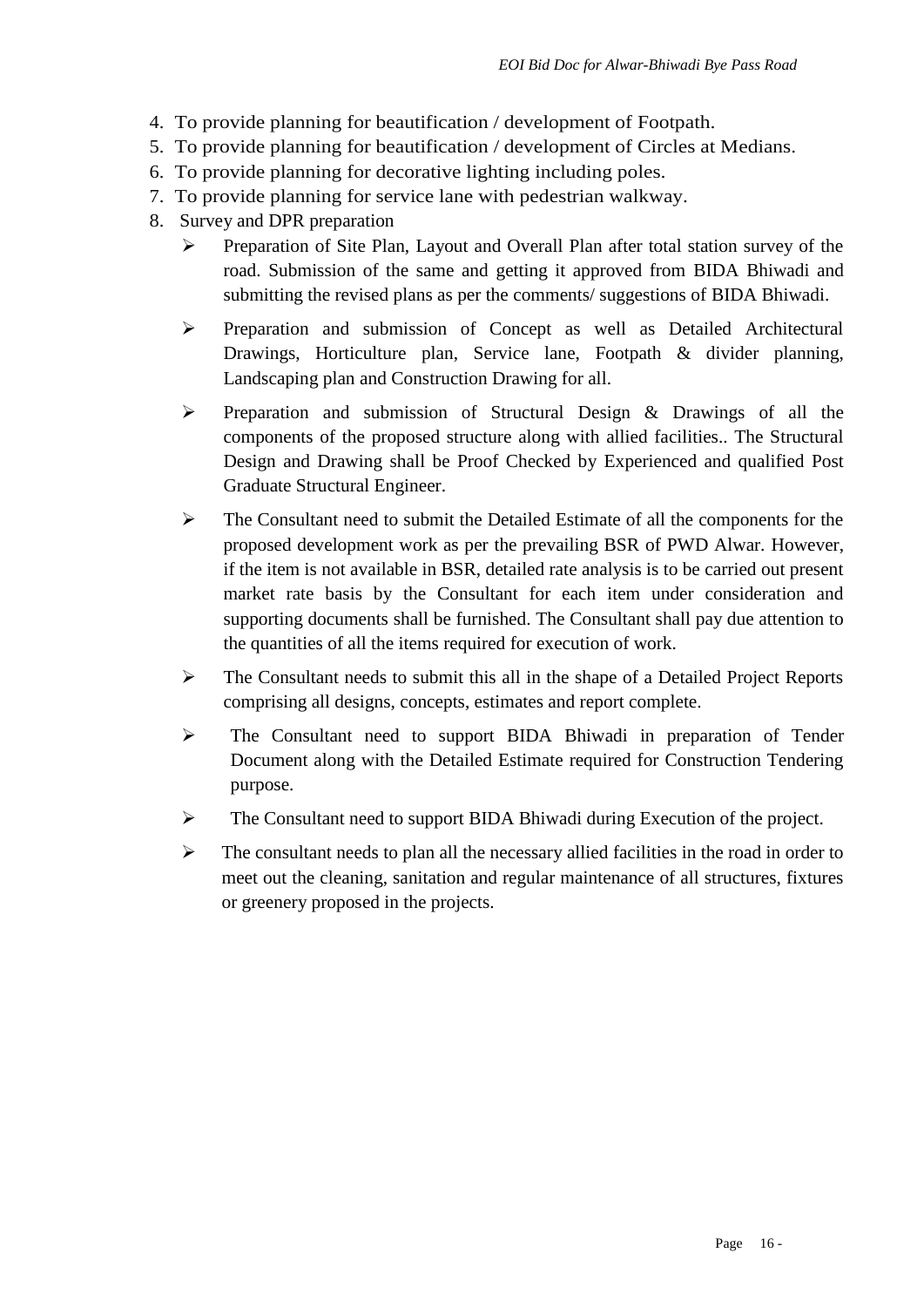## **SECTION IV : CONDITIONS OF CONTRACT**

## **4.1 TIME SCHEDULE:**

The Bidder should strictly work according to the below mentioned time schedule

| <b>Stage</b> | Stages for the preparation of DPR                                                                                                                                                                                                                                                                       | <b>Time</b><br><b>Period</b> |  |
|--------------|---------------------------------------------------------------------------------------------------------------------------------------------------------------------------------------------------------------------------------------------------------------------------------------------------------|------------------------------|--|
| $Stage-1$    | Survey & Conceptual drawings would be completed and<br>submitted from Date of Award of work after incorporation<br>of BIDA Bhiwadi comments                                                                                                                                                             | 15 Days                      |  |
| Stage-2      | Final submission of Detailed Project Report including all<br>drawings ,Structure designs, construction drawings, Cost<br>Estimates, Rate analysis etc complete in 6 Set of Hard<br>Copy and One Soft Copy in CD/ Pen Drive mode, related<br>to all work after incorporation of BIDA Bhiwadi<br>comments | 30 Days                      |  |
|              | <b>Total time</b>                                                                                                                                                                                                                                                                                       | 45 Days                      |  |

## **4.2 TECHNICAL PRESENTATION**

The consultants who fulfill all the Minimum Technical Qualification criteria as described in EOI Document will be invited for Technical Presentation before the screening committee of BIDA Bhiwadi on the date and time mentioned in the Bid Data Sheet. The Screening Committee will include Chief Executive Officer, land acquisition officer, Senior town planner, concerned Executive Engineer and Assistant Engineer of BIDA Bhiwadi. The Consultant shall have to present his presentation on PPT before the Committee along with four sets of hard copy of Presentation.

The presentation will comprise of following points;

- i. Brief about the Qualifications and Past Experience of Consultant / Consultant Firm / Key Persons
- ii. Consultant's understanding about the Scope of Work proposed
- iii. Consultant's Conceptual plan about the proposed solution for achieving all the objectives defined in the scope of work. The Concept Plan should be Comprehensive and there should be clarity of objective matching with the requirement of client.
- iv. Consultant's Approach and Methodology, including deployment of Resources (Key Persons and Support Staff) for achieving the progress in the proposed work as per the schedule given.
- v. Any clarifications / requirements additionally required from Client
- vi. Any other issues Consultant feels to explain for addition or modification in the scope of work defined here.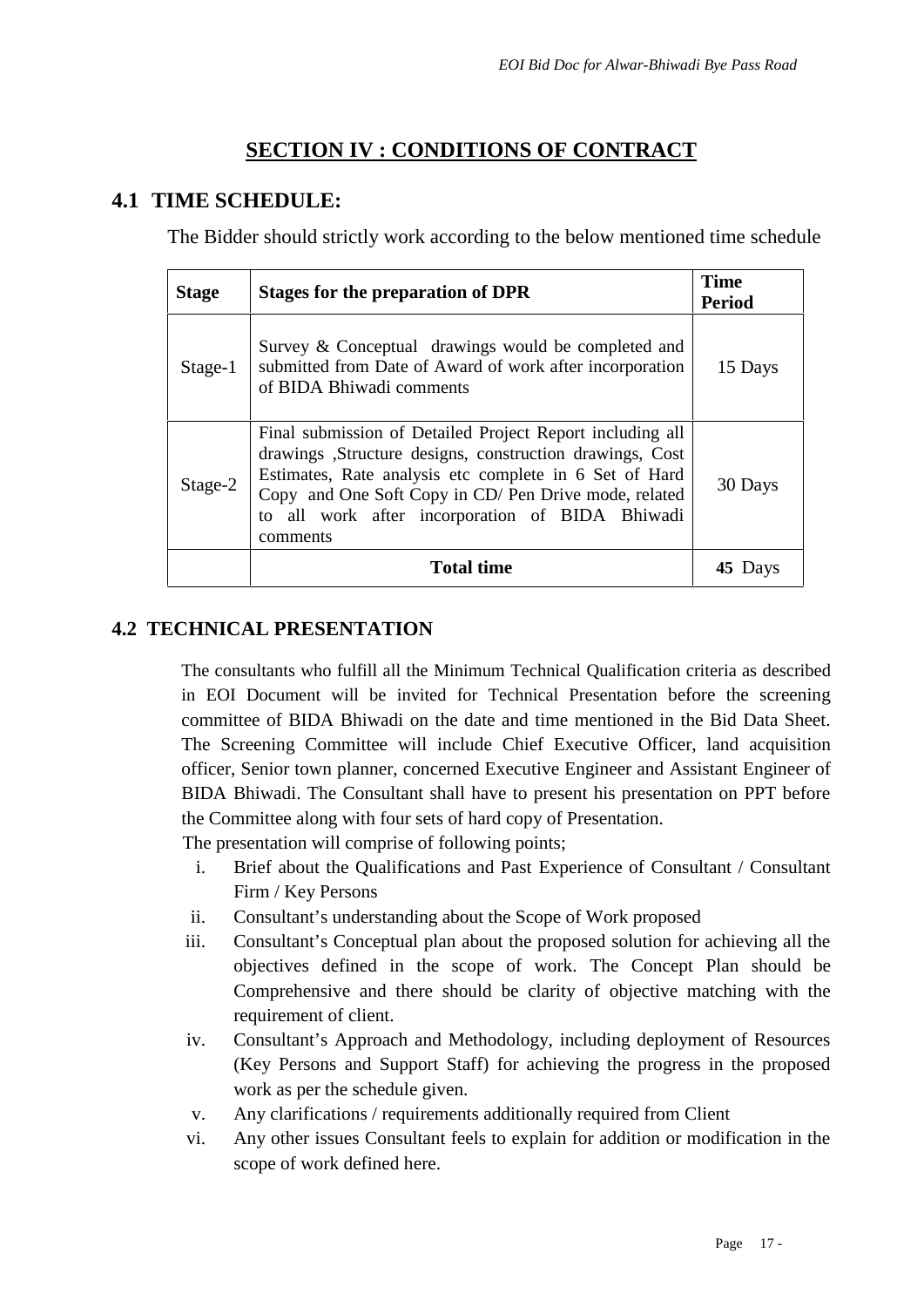The Screening Committee shall give scores based upon the presentation of Consultant. The Soft as well as Hard Copy of PPT Presentation shall be kept in record of BIDA Bhiwadi and No additional payment shall be applicable for this presentation to the consultants.

#### **4.3 FINANCIAL PROPOSAL**

The Financial EOI envelope would be opened only of those consultants who fulfill all the Minimum Technical Qualification criteria as described in EOI Document and the Consultant who attains the highest marks in the Technical Presentation. The Financial EOI of all the rest Consultants shall not be opened. If there is any increase/ decrease in proposed area, then the Consultant will have to carryout the Consultancy work in the same rates as quoted in his financial proposal.

#### **4.4 NEGOTIATIONS**

Negotiations may be held at the BIDA Bhiwadi . The aim is to reach agreement on all points and sign a contract.

Negotiations will include a discussion of the Technical Proposal, the proposed methodology (work plan), staffing and any suggestions made by the firm to improve the Terms of Reference. The Client and Consultant will then work out final Terms of Reference, staffing, and bar charts indicating activities, staff, periods in the field and in the home office, staff-months, logistics, and reporting. The agreed work plan and final Terms of Reference will then be incorporated in the "Description of Services" and form part of the contract. Special attention will be paid to getting the most the Consultant can offer within the available budget and to clearly defining the inputs required from the Client to ensure satisfactory implementation of the Assignment.

Unless there are exceptional reasons, the financial negotiations will involve neither the remuneration rates for staff (no breakdown of fees) nor other proposed unit rates.

Having selected the Consultant on the basis of, among other things, an evaluation of proposed key professional staff, the Client expects to negotiate a contract on the basis of the experts named in the Proposal. Before contract negotiations, the Client will require assurances that the experts will be actually available. The Client will not consider substitutions during contract negotiations unless both parties agree that undue delay in the selection process makes such substitution unavoidable or that such changes are critical to meet the objectives of the assignment. If this is not the case and if it is established that key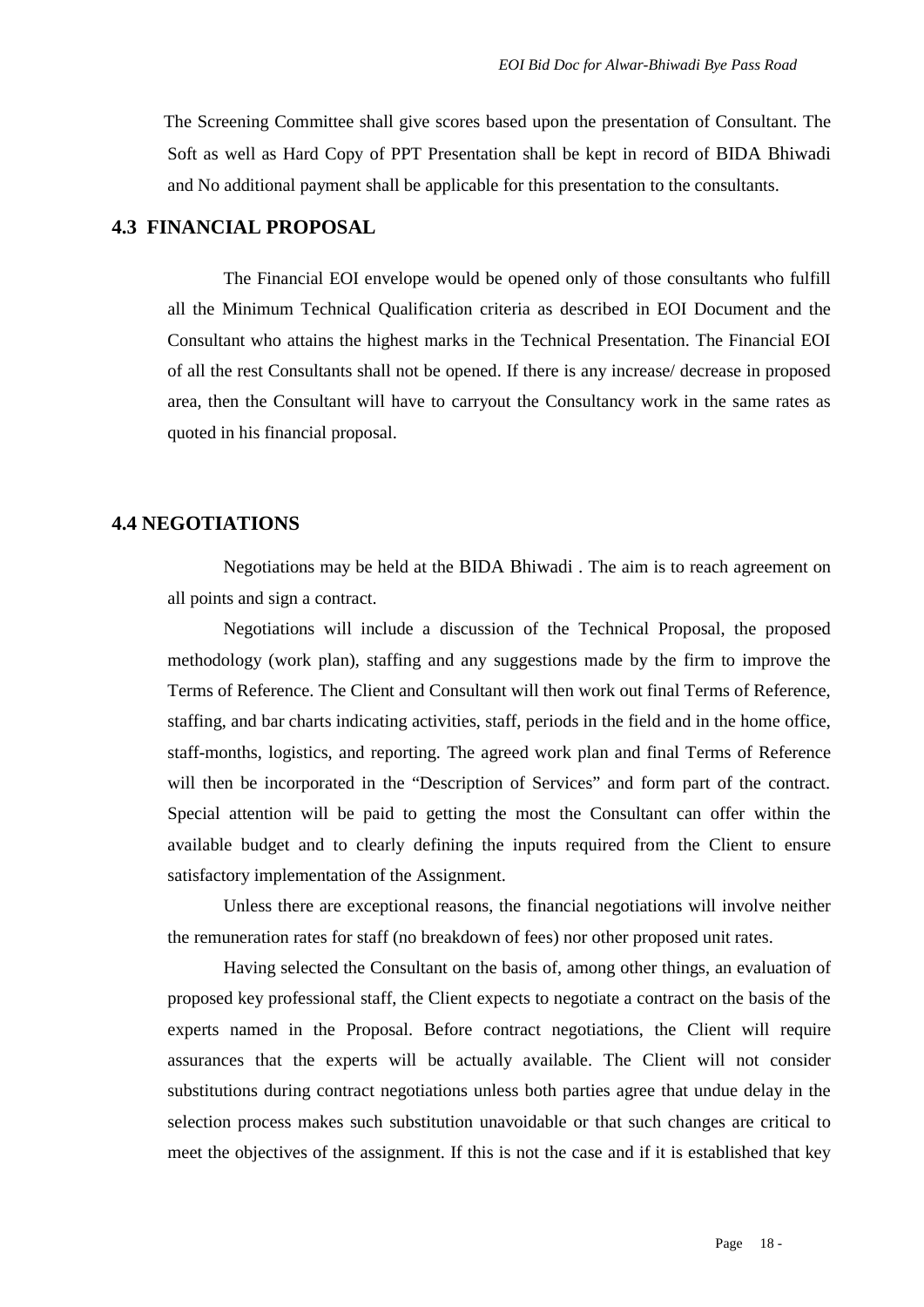staff was offered in the proposal without confirming their availability, the Consultant may be disqualified.

The negotiations will conclude with a review of the draft form of the contract. To complete negotiations the Client and the Consultant will initial the agreed contract.

## **4.5 PAYMENT SCHEDULES**

## **MODE OF PAYMENT AND STAGE WISE PAYMENT**

| S.             | <b>Milestone</b>                                                                                         | Payment<br>in $%$ | <b>Cumulat</b><br>ive |
|----------------|----------------------------------------------------------------------------------------------------------|-------------------|-----------------------|
| No.            |                                                                                                          | age               | $%$ age               |
|                | <b>PART-A (DPR Part)</b>                                                                                 |                   |                       |
| $\mathbf{1}$   | Preparation of Conceptual plans and preliminary drawings as                                              | 30%               | 30%                   |
|                | per requirements, consulting with concerned authorities for                                              |                   |                       |
|                | presentation and approval of the above.(Consultant will submit                                           |                   |                       |
|                | 6 set of hardcopy duly singed along with AutoCAD Drawing                                                 |                   |                       |
|                | file softcopy file.)                                                                                     |                   |                       |
| $\overline{2}$ | Based on approval of preliminary drawings, preparation of                                                | 30%               | 60%                   |
|                | architectural drawings, elevations, sections, perspective views,                                         |                   |                       |
|                | for presentation and approval of final drawings.<br>etc.                                                 |                   |                       |
|                | (Consultant will submit 6 set of hardcopy duly singed along                                              |                   |                       |
|                | with AutoCAD and Staad.pro file softcopy.)                                                               |                   |                       |
| 3              | <b>Submission of Final DPR including</b>                                                                 |                   |                       |
|                | i) drawings as relevant codes requirements for their approval.                                           | 20%               |                       |
|                | ii)Preparation of various required work drawings like layout                                             |                   | 80%                   |
|                | plan, centre line plans, foundations and footing details,                                                |                   |                       |
|                | elevations, sections etc                                                                                 |                   |                       |
|                | iii)Preparation and submission of detailed landscape &<br>horticulture drawings and development plan etc |                   |                       |
|                | iv) Cost estimates with rate analysis                                                                    |                   |                       |
|                | v)Maintenance Plan                                                                                       |                   |                       |
|                |                                                                                                          |                   |                       |
|                | <b>PART-B</b> ( Project Execution Part)                                                                  |                   |                       |
| $\overline{4}$ | Support by consultancy firm during time of execution work                                                |                   |                       |
|                | (Maximum 8 Site visits of Sr Architect ot Team Leader                                                    |                   |                       |
|                | includes in the quoted rates, however if the more visits are                                             |                   |                       |
|                | required the rate per site visit may be mutually agreed in the                                           |                   |                       |
|                | Negotiation meeting)<br>1. After 25% of Physical progress of execution of work                           | 5.0%              | 85%                   |
|                | 2. After 50% of Physical progress of execution of work                                                   | 5.0%              | 90%                   |
|                | 3. After 75% of Physical progress of execution of work                                                   | 5.0%              | 95%                   |
|                | 4. After 100% of Physical progress of execution of work                                                  | 5.0%              | 100%                  |
|                |                                                                                                          |                   |                       |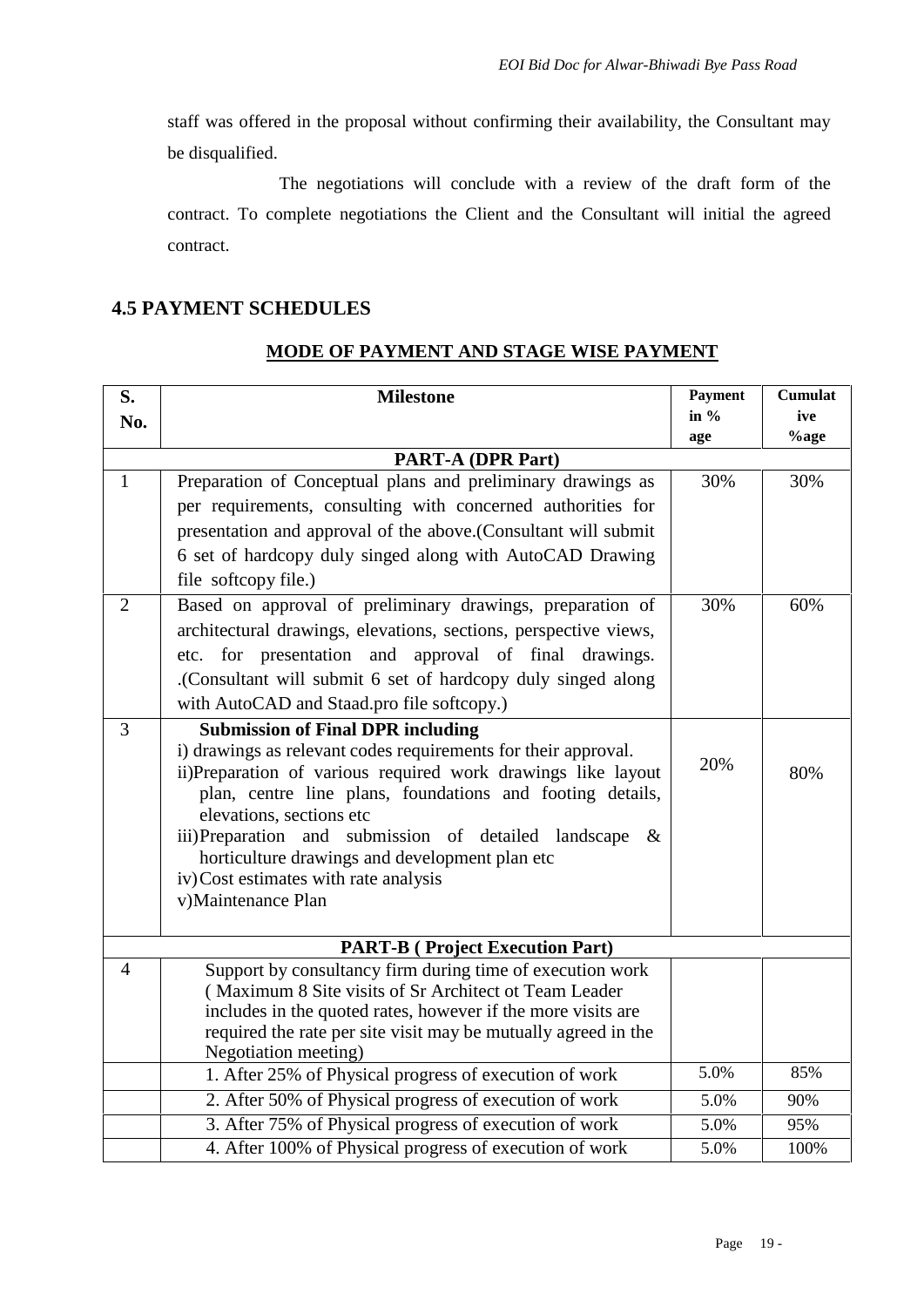#### **4.6 EXTENSION OF TIME**

If the consultant shall desire an extension of the time for completion of the work on the grounds of his having been unavoidably hindered due to reasons beyond his control, he shall apply in writing to the EXECUTIVE ENGINEER, BHIWADI INTEGRATED DEVELOPMENT AUTHORITY, bhiwadi within 7 days of the date of the hindrance on account of which he desires such extension as aforesaid or other duly authorized Engineer shall, if in his opinion (which shall be final) reasonable grounds be shown therefore, authorize such extension or time, if any, as may, in his opinion be necessary or proper.

#### **4.7 VALIDITY OF EOI**

The EOI shall be valid for 50 days from the Date of Opening of Technical EOI.

## **4.8 KEY PERSONNELS**

Following Key professional personnel required for the consultancy services for the assignment during the entire contract duration of Consultancy work.

1. Senior Team Leader/ Architectural Design Expert

The other key persons such as Structural Designers, Auto CAD Operators, Surveyors, Land Scape Designers or other supporting staff can be associated with project on hiring basis but they all shall be accessible during the entire period of project report preparation and their contact numbers to be made available.

#### **4.9 TERMINATION OF CONTRACT**

If the Consultant fails to execute the consultancy work as per the Scope of Work and Time Frame as narrated above, BIDA Bhiwadi shall terminate the Contract.

#### **4.10 SUBLETTING OF CONTRACT**

The contract shall not be assigned or sublet.

#### **4.11 SETTLEMENT OF DISPUTE**

If any question, difference or objection, whatsoever shall arise in any way, in connection with or arising out of this instrument, or the meaning of operation of any part thereof, or the rights, duties or liabilities of either party then, save in so far, as the decision of any such matter, as herein before provided for, and been so decided, every such matter, whether its decision has been otherwise provided for and whether it has been finally decided accordingly, or whether the Contract should be terminated or has been rightly terminated,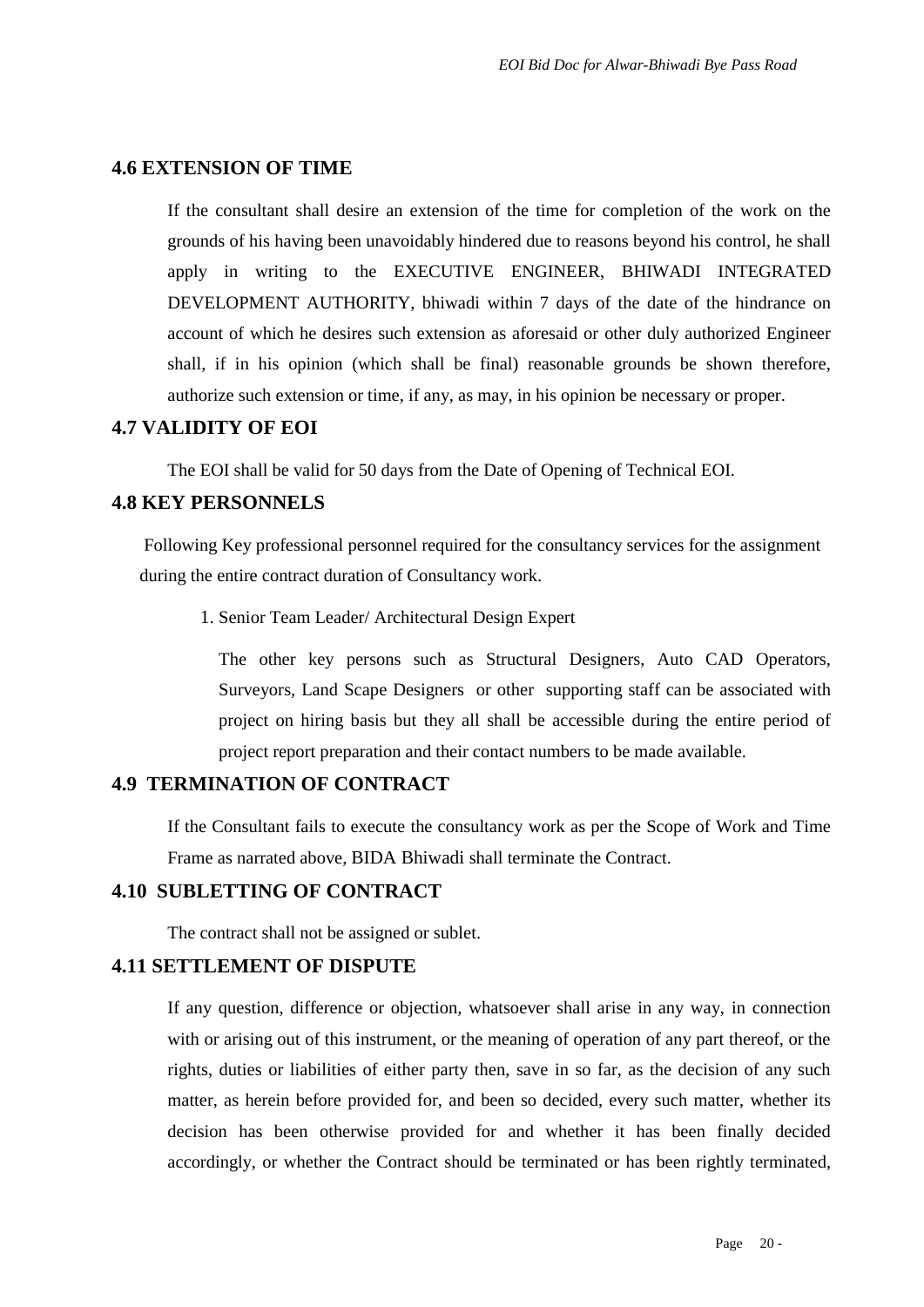and as regards the rights or obligations of the parties, as the result of such termination, shall be as per the SOP of BIDA Bhiwadi.

## **4.12 JURISDICTION OF COURT**

In the event of any dispute arising between the parties here to in respect of any of the matters comprised in this agreement, the same shall be settled by a competent court having jurisdiction over the place where agreement is executed i.e. at Bhiwadi and by no other court after completion of proceedings under Clause 5F of this Contract.

### **4.13 FORCE MEAJEURS**

Neither party shall be liable to each other for any loss or damage occasioned by or arising out of acts of God such as unprecedented floods, volcanic, eruptions, earthquake or other conclusion of nature and other acts.

## **4.14 RESPONSIBILITY OF ACCURACY OF PROJECT DOCUMENT**

The consultant shall be responsible for accuracy of the data collected, by him directly or procured other agencies/ authorities, the design, drawing, estimates and all other details prepared by him as part of these services. He shall indemnify the BIDA Bhiwadi against any inaccuracy in the work which might surface during implementation of the project. The consultant will also be responsible for correcting, at its own cost and risk, the drawings including any resurvey/ investigation and correcting layout etc, if required during the execution of the services.

The consultant shall be fully responsible for the accuracy for design and drawing of the Building structure and all its related components. All the designs and drawings for Building structures including all their components shall be fully checked by a senior engineer, after completion of the designs, all the drawings for Building structures shall be duly signed by the (a) Team Leader (b) Senior checking engineer, and (c) Senior Building/ Structure expert. The design and drawing not signed by the three persons mentioned above shall not be accepted. The consultant shall indemnify the client against any inaccuracy/ deficiency in the designs and drawings of the Building structure noticed during the construction and even thereafter and the client shall bear no responsibility for the accuracy of the designs and drawings submitted by the consultants.

### **4.15 SITE VISISTS**

Construction site would be periodically visited by the consultant or his representative. Eight visits would be provided within the scope of work of quoted as well as approved rates of assignment.

If additional visits are requires by BIDA Bhiwadi then it will be paid additionally and that additional rates per visit will be decided by mutual agreement in negotiation meeting.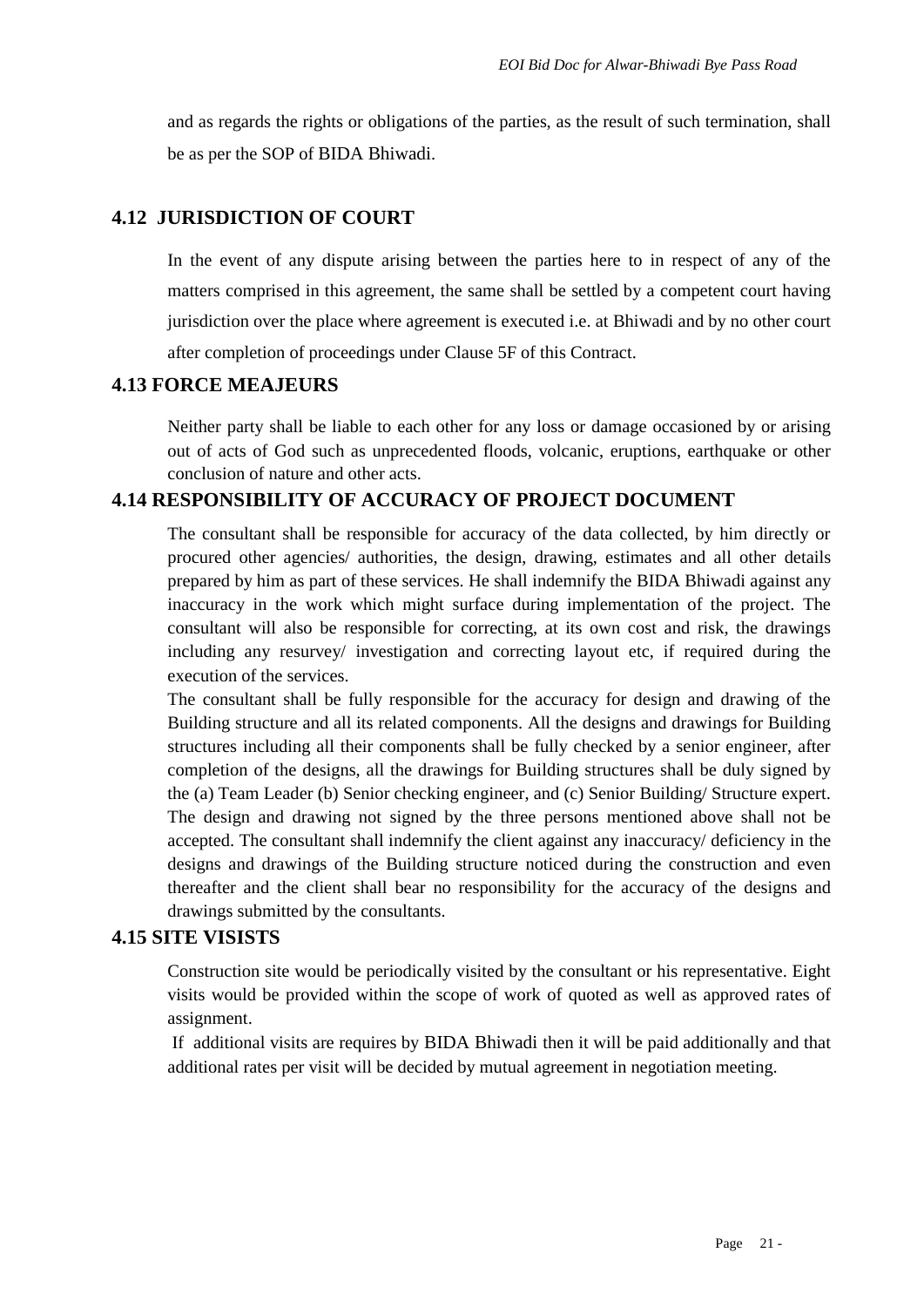### **4.16 PENLTY PROVISIONS**

- **1.** If the consultant fails to execute the consultancy work within given time frame he\she shall be penalized with appropriate financial or legal penalty provisions according to concerned acts.
- **2.** Consultant have to accomplish the work according to committee directions else he might be penalized.
- **3.** Consultant might be blacklisted if he leaves the contract unfulfilled and all earnest money deposited in bida will be forfeited.

**Signature of Consultant Executive Engineer with Seal & Address Bhiwadi Integrated Development Authority (BIDA) Bhiwadi**